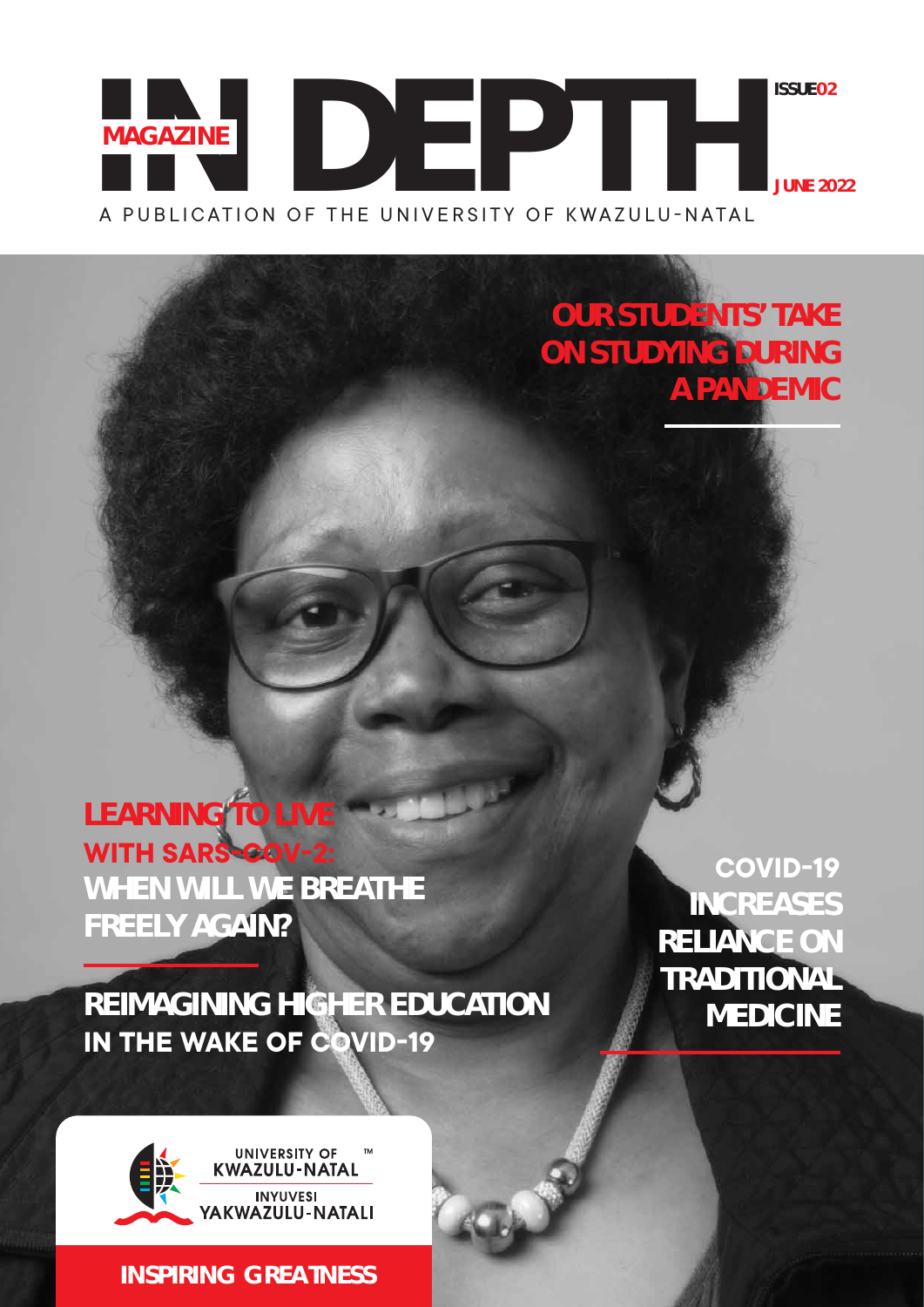

| <b>CONTENTS</b> |                                                                      |    |                                                                      |  |
|-----------------|----------------------------------------------------------------------|----|----------------------------------------------------------------------|--|
| $\Omega$        | LEARNING TO LIVE WITH SARS-COV-2                                     | 24 | A PASSION FOR LINGUISTICS                                            |  |
| 06              | <b>REIMAGINING HIGHER EDUCATION IN</b><br>THE WAKE OF COVID-19       | 25 | PROMOTING MENTAL HEALTH CARE IN<br><b>AFRICA</b>                     |  |
| 08              | IT'S A CELEBRATION! UKZN<br><b>GRADUATIONS STAND ABOVE THE REST</b>  | 27 | <b>COVID-19 INCREASES RELIANCE ON</b><br><b>TRADITIONAL MEDICINE</b> |  |
| 09              | <b>VOX POP: STUDYING DURING A</b><br>PANDEMIC: OUR STUDENTS SPEAK    | 29 | HARNESSING TECHNOLOGY TO PROVIDE<br><b>COMMUNITY SUPPORT</b>         |  |
| 22              | ALWAYS LOOK FORWARD: EXCELLING<br><b>AGAINST ALL ODDS</b>            | 31 | <b>UKZN NEWS HIGHLIGHTS</b>                                          |  |
| 23              | MATHEMATICS DEGREE FULFILS AND<br><b>LIBERATES TOP UKZN GRADUATE</b> |    |                                                                      |  |

**2018 THE COVER: PROFESSOR KOLEKA MLISANA, CO-CHAIR OF SOUTH AFRICA'S COVID-19 MINISTERIAL ADVISORY COMMITTEE (SEE FULL ARTICLE ON PAGE 4). IMAGE COURTESY OF SANAC.** 

### **ACKNOWLEDGMENTS**

#### **EXECUTIVE EDITORS**

Normah Zondo, Bhekani Dlamini, Xoliswa Zulu

#### **MANAGING EDITOR** Sinegugu Ndlovu

#### **EDITORIAL TEAM**

Sinegugu Ndlovu, Bheki Mbanjwa, Greg Dardagan, Deanne Collins, Colleen Dardagan, Sithembile Shabangu, Sunayna Bhagwandin, Raylene Captain-Hastibeer, Hlengiwe Precious Khwela, College PR offices

**LAYOUT AND DESIGN** Nhlakanipho Nxumalo

#### **PHOTOGRAPHY**

Sethu Dlamini, SANAC, Guy Hall (National Health Laboratory Service), Tsheko Kabasia (sowetanlive. co.za), stock images, supplied

#### **FEEDBACK**

Sinegugu Ndlovu: ndlovus15@ukzn.ac.za / Hlengiwe Khwela: khwelah1@ukzn.ac.za

**Copyright:** All photos and images used in this publication are protected by copyright and may not be reproduced without permission of the Corporate Relations Division, University of KwaZulu-Natal. No section of this publication may be reproduced without the written consent of the University's Corporate Relations Division.

Disclaimer: Information was collected at different times during the compilation of this publication.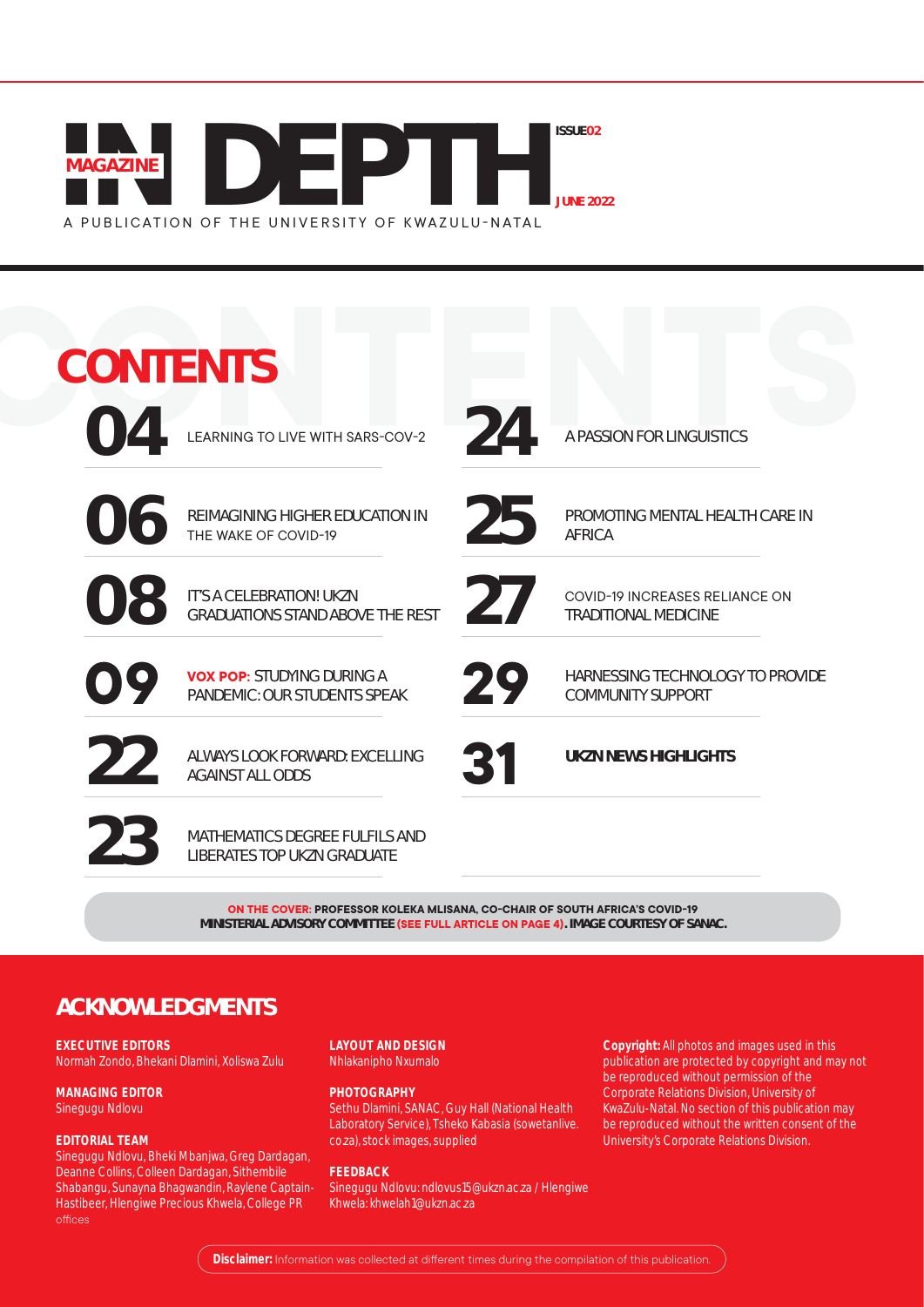# **EDITOR'S NOTE**

**WARACE STARK SERVIET A SERVIET STARK SECOND THE USE OF USE A Depth magazine which we are eager** readers and welcome to this second edition of UKZN's Inand proud to present to you. Amid the joy around its publication, there is also an air of freedom and relief out there as South Africans celebrate the end of the National State of Disaster which was in effect for more than two years.

The change to the status quo, announced recently in a nationwide broadcast by President Cyril Ramaphosa, brings to an end measures imposed by the authorities in the fight against the deadly COVID-19 virus. However, before rushing out to wallow in the luxury of life now almost void of pandemic restrictions, remember a few rules are still in place, i.e. the wearing of facemasks when indoors, and limits on numbers at public gatherings as well as international air travel.

As Ramaphosa said during his address to the nation: Now is the time to grow our economy and create jobs!

We received a great deal of positive and constructive feedback from readers about In-Depth launch edition which we noted and, I believe, have used to good effect in this edition.

When the world first came to blows with the Coronavirus late in 2019, many would have been sceptical about it still being at war with the virus two years on. Some international leaders predicted that the virus would disappear within a few months! However, it made its presence felt in all sectors of life and wasn't going to go away without a fight, taking a huge toll which is still being felt today and will be for some time.

UKZN alumnus, academic and Co-Chair of SA's COVID-19 Ministerial Advisory Committee, Professor Koleka Mlisana is featured as the cover story (page 4) in a fascinating read and is on track with her predictions saying we are likely to keep our face masks on and sanitisers conveniently at hand for the foreseeable future.

In another featured article on page 6, Universities South Africa (USAf) head, Professor Ahmed Bawa, says while it may be too early to fully understand the many lessons learned from the COVID-19 pandemic, universities must now evolve to become more fluid in their teaching and learning environments and much more flexible in the programmes on offer.

It is generally accepted that the pandemic set the tone and brought into focus what will probably be longstanding changes and developments in the Higher Education sector.

As we all get to grips with the "new normal" life, as well as with operating in a very different and challenging post-COVID-19 environment, a positive outcome of the pandemic is that during lockdown, many of us acquired a host of digital skills and enhanced awareness of the virtual world – more arrows in our quiver!

Looking into the future, the mind boggles at the thought of what the impact of robotics will be on education at all levels. A fascinating subject for a future debate.

Stay safe and enjoy this edition of  $In-Denth!$ 

#### Ms Normah Zondo

#### Executive Director: **Corporate Relations Division**

 $3$  | IN-DEPTH 2022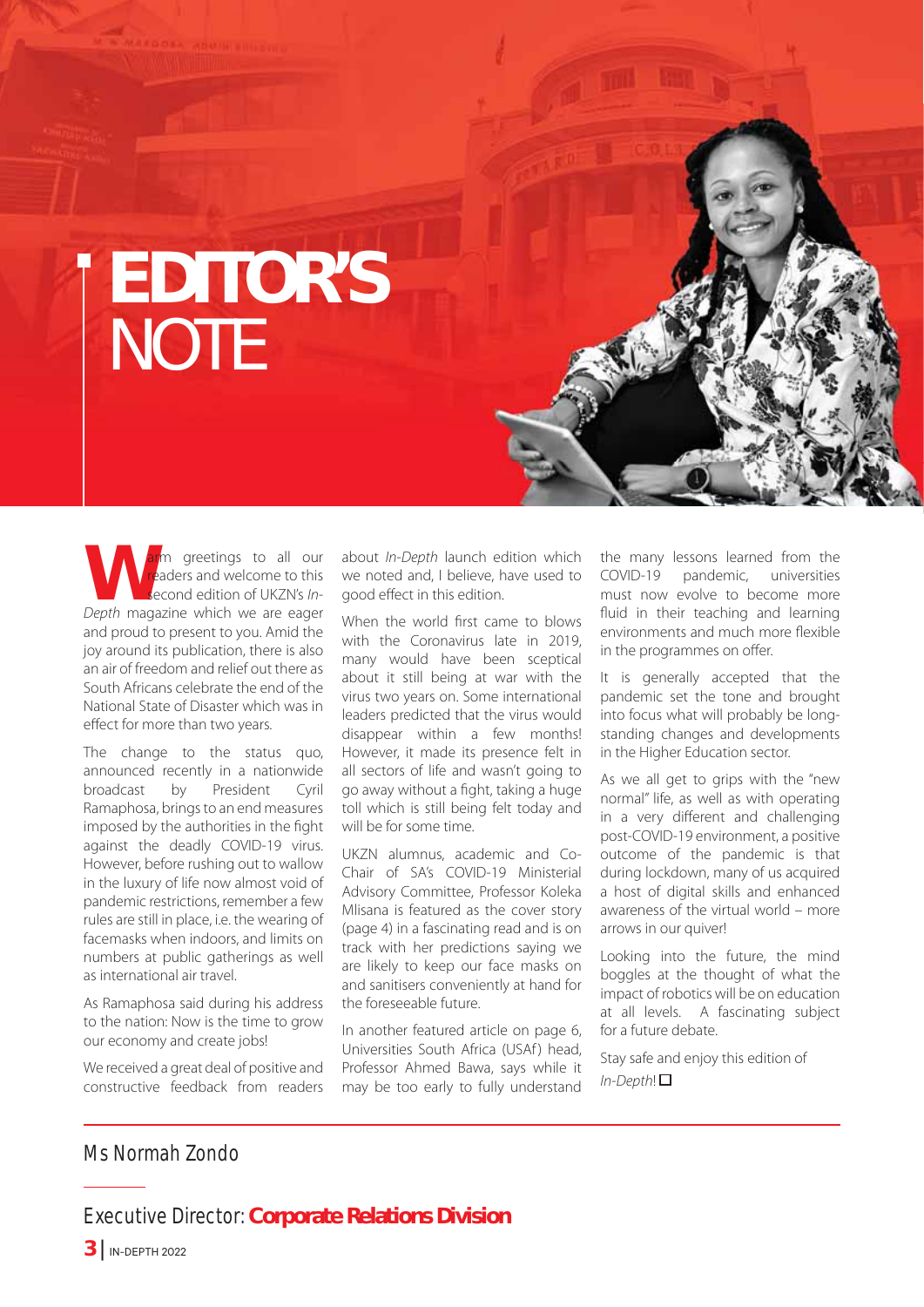# **LEARNING TO LIVE WITH SARS-COV-2**

**Words by Greg Dardagan**

When will we be able to breathe freely again? That is the question on many South Africans' lips two years into breathe freely again? That is the question on many the COVID-19 pandemic.

The COVID-19 pandemic has indeed been a testing time for the world, causing untold suffering and despair as wave after wave and new strains test scientists' expertise. So does this mean we have to learn to live with this aggressive disease and that face masks will be a permanent feature of our lives for several years to come?

Yes, says UKZN alumnus and academic, Professor Koleka Mlisana who was appointed Co-Chair of South Africa's COVID-19 Ministerial Advisory Committee (MAC) last year (2021). The committee advises the South African government on strategies to fight the pandemic.

"Life will never return to what it was before COVID-19," said Mlisana, a microbiologist with more than 40 years' experience. "The very essence of life has been drastically altered – we have lost so many people and so many more have lost their livelihoods. There's simply no way we can go back to the way things were.

"People must accept that we are going to live with masks for the foreseeable future - I can't say how long, maybe five years, maybe more, unless things change drastically and the impact of vaccinations takes us to a stage where there is almost zero transmission of SARS-CoV-2. In South Africa, we are very far from that situation. For now, we have to come to terms with the routines including the use of masks, social distancing and all the public health and social measures,'' she said.

Mlisana added that one of the positive spinoffs of face masks being compulsory has been reduced transmission of other respiratory diseases, especially flu as well as tuberculosis (TB). However, the focus on COVID-19 has undermined research on and control of HIV and TB because other health programmes were poorly maintained. People did not want to visit public health facilities for fear of contracting COVID-19.

"The lesson is that during a pandemic, the focus should be on integrated healthcare so we don't lose out on other well-established programmes. We also need to learn from our current struggle and explore ways to improve our response to the next pandemic as infectious diseases will always be around."

Mlisana, who is also Executive Manager: Academic Affairs, Research and Quality Assurance at the National Health Laboratory Service (NHLS), added that, "A significant percentage of our population has been exposed to the virus so there is a level of immunity within society, but we are not sure exactly what that level is and how sustainable it is. The goal should thus be to vaccinate as many people as possible. For those with comorbidities and in the older age groups, we need to push for as close as possible to 100% getting the jab so we do not see a significant increase in hospitalisations and deaths."

While she conceded that public communication on the efficacy of vaccinations could have been better, she noted that billions of people throughout the world have been vaccinated and the positive impacts are clear. Data from countries with high rates of vaccination shows that the majority of those infected, hospitalised or who died were unvaccinated. "We really need to get the message across that you are more likely to be infected or die if you are not vaccinated."

So where did it all begin for this highflying achiever who has dedicated her

life to medical science and the fight against infectious diseases?



**Professor Koleka Mlisana, the woman who Value 24** the helm of the country's COVID-10 **Ministerial Advisory Committee.**

Mlisana was born in East London but the majority of her formative years were spent in and around Mthatha. "My parents moved to the area when I was still very young and we lived in a village near the town. My father died in a car accident soon after my younger sister was born leaving my mom to look after me, my two sisters and brother."

Her parents had opened a spaza shop which her mother ran, helping to put bread on the table and see the children through school. "Mom needed transport so she had to learn to drive a van my dad left her – back in those days, around 1967, it was unusual to see a rural black woman driving on the roads but she did it and soldiered her way through life bringing up her children.

"When my mother died about 15 years ago, my brother took over and is now running the shop successfully.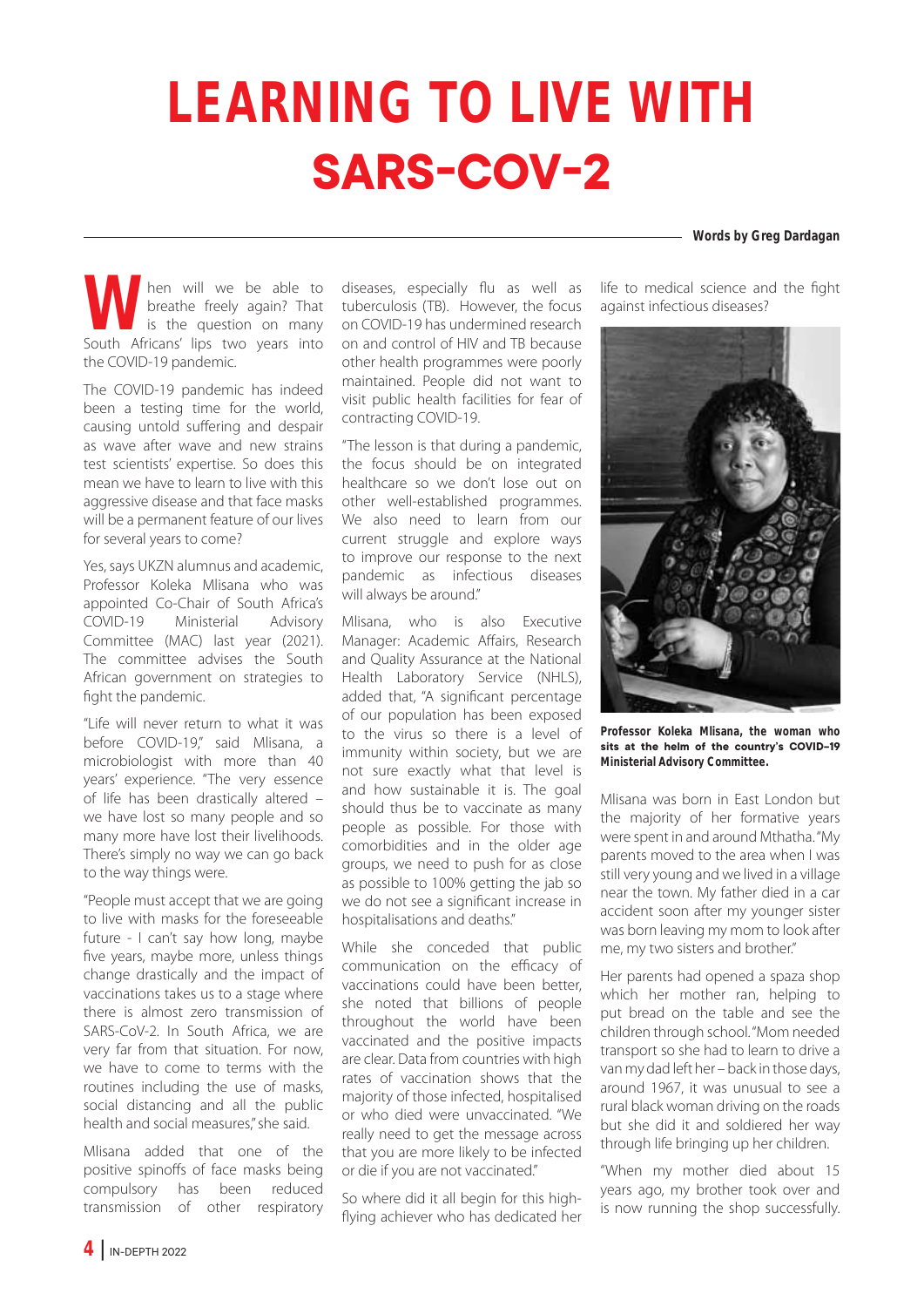My mother was the driving force in my early life, steering me in the right direction in her quiet yet strong and determined manner."

Mlisana started school when she was just four years old. It was close to home so she walked there and back. Life circumstances would see her attend several schools, including one where she had to cross two rivers to get there and back.

She excelled in mathematics and science but only took up biology when she was well into high school. "You needed to start biology in Form 4 (now Grade 11) and finish it off in Form 5 (now Grade 12) but I hadn't done that. On my first day in class at a new school, they were writing a Grade 11 revision test in biology and I had no clue. The teacher gave weekly tests so I studied hard and the following week I came first!

"That is how I started biology without which I would obviously not have made it into Medical School.''

Mlisana had to write matric twice because of leaked exam papers at her school. She planned to register for a BSc at Fort Hare but changed circumstances led to her enrolling at the then University of Natal (now UKZN) to study Medicine.

This was the era of racial segregation in South Africa and the University had a special section for black students. Mlisana became politically conscientised amid anti-apartheid demonstrations and activities at the Medical School.

"There were boycotts, marches, protests and raids by the dreaded Security Police.…to a large extent, I came of age there, grew up, became more informed and left with a lot more than a degree in Medicine. It was probably one of the most enlightening chapters of my life."

A slight hiccup in her university education led to Mlisana failing her second year. This was during the time when she married her sweetheart, Zolile, who was also studying Medicine at the University and went on to become a paediatrician. Their first child was born four years later following her final MBChB exams.

She graduated in 1988 and took up a post at King Edward V111 Hospital (KEH) in Durban where she continued her studies, specialising in microbiology. "I hadn't done exceptionally well in microbiology but I ended up specialising in it and developed a love for the subject while training as a registrar." She went on to become South Africa's first African microbiologist in 1993.

Mlisana said that KEH played a dominant role in her life: "I trained there while I was an undergraduate, did my internship there (KEH is a teaching hospital for UKZN), held a paediatrics medical officer post and trained as a registrar at KEH."

With her three children – Lukholo, Andiswa, and Lufefe – growing up, she wanted a half-day job and as there were no opportunities at the time at UKZN, she went into private practice in 1995 where she worked for about seven years until an opportunity arose at the Centre for the Aids Programme of Research in South Africa (CAPRISA) at the University.

"When I started in the private sector, the HIV epidemic had become serious so I got involved in medical education around the disease"

She was recruited by renowned HIV/ AIDS researcher, epidemiologist, infectious diseases specialist and Director of CAPRISA at the time, Professor Salim "Slim" Abdool Karim, who is the former Co-Chair of the COVID-19 MAC. Ironically, Abdool Karim also recruited her for her current MAC Co-Chair position.

"Professor Abdool Karim knew of my involvement in HIV medical education and microbicide research and offered me a job. This enabled me to engage in HIV research, specifically HIV pathogenesis, microbicide trials and HIV vaccine trials."

Mlisana remained at CAPRISA until around 2010 when her family moved to Johannesburg and she returned to microbiology in the private sector until being appointed UKZN Microbiology Head of Department where she served until 2018 when she moved to her current post at the NHLS.

She outlined the functions of the MAC: "While we provide information on request to the Minister or Department of Health, now and again we will identify something important that we need to bring to their attention. We submit an advisory and it is up to the Minister to decide whether or not to accept it."

The committee was actively involved in recent decisions to ease the national lockdown.

Mlisana commented that it is a feather in the University's cap that both the current and former MAC Co-Chairs are UKZN alumni and academics. "Professor Abdool Karim has been my mentor. He has the ability to explain difficult terms in simple language, enabling everyone to gain a clear understanding of what's going on.

"I am grateful for the many opportunities he has given me. He is a wonderful teacher to me and many others. When he told me he would put my name up for the MAC Co-Chair position he reassured me of his support and he has kept that promise."

A highlight of her first six months was MAC members' willingness to go the extra mile to get the job done. "We work as a team and listen to one another, so that when an advisory is required, it is never about a single person, but a joint consultative process.''

Discussing her hopes and dreams for South Africa, she said the one thing that gives her sleepless nights is the breakdown of the family unit, which she believes is responsible for many ills besetting the country today.

"My hope is that the family unit reclaims its status and old values involving parent/guardian authority are restored with the correct training and teaching of young children."

What does this busy career woman do to unwind? "I am a sucker for 'happily ever-after movies' and I love cooking and entertaining family and friends. One of my best offerings is a Durban curry!" $\Box$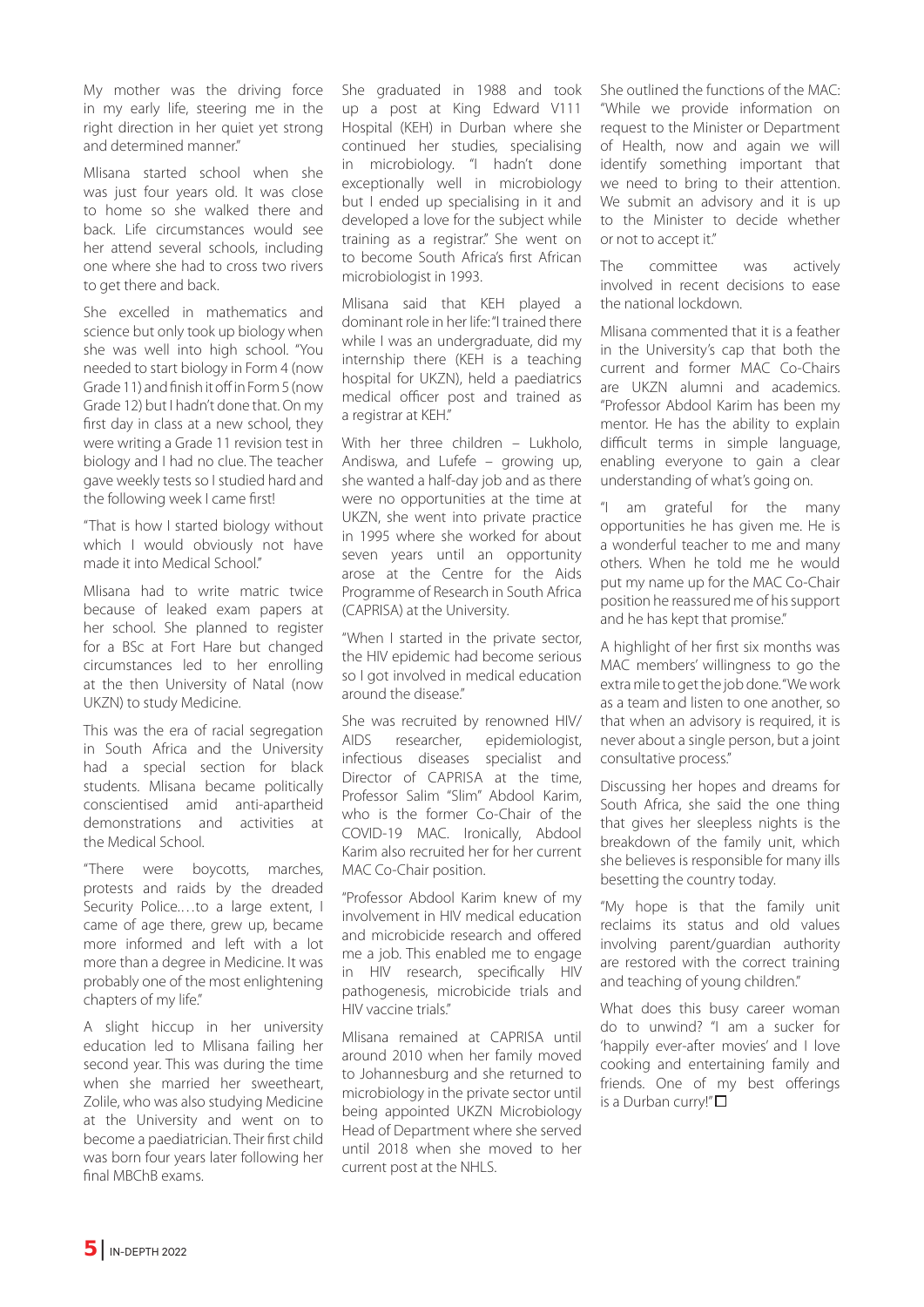## **REIMAGINING HIGHER EDUCATION IN THE WAKE OF COVID-19**

#### **Words by Colleen Dardagan**

**W**hile South African<br>
10 miniversities and colleges<br>
2020/21 academic years despite the universities and colleges managed to conclude the onset of COVID-19 and subsequent lockdown, Professor Ahmed Bawa, Chief Executive Officer of Universities South Africa (USAf), argues that the Higher Education sector needs to be reimagined to take full advantage of this 'new technology moment'.

Bawa said that while it may be too early to fully understand the many lessons learned from the COVID-19 pandemic, universities must evolve to become more fluid in their teaching and learning environments and much more flexible in the programmes on offer.

"Universities must now think of establishing a national digital teaching and learning platform able to service students enrolled at all 26 universities and the 50 colleges together with other substantive shared services platforms as we navigate the next ten years.

"It is also very likely that universities will increasingly become more flexible work sites although the jury is still out on the efficacy of the forms of workfrom-home models we have seen thus far," said Bawa.

He added that following President Cyril Ramaphosa's announcement of the State of National Disaster on 26 March 2020, it became clear the only way Higher Education Institutions could complete the academic year was to collaborate and work as one body.

"This was a very successful strategy alongside an agreement that we would work closely and in partnership with the Departments of Higher Education and Training, Science and Innovation and Communication and Digital Technology. We set up joint projects with the Council on Higher Education and the National Research Foundation. A collaborative framework was also put in place to work with sections of the



Professor Ahmed Bawa, CEO: Universities South Africa (USAf).

private sector such as mobile network operators," he said.

A second plan established teams to address the short-term financial crisis facing higher education institutions, while the third strategy was to immediately secure campuses in case of wanton looting.

"Perhaps most importantly, we addressed the challenges relating to completing the academic year and the associated risks which were underpinned by universities agreeing they would not jeopardise the possible completion of the academic year by students who were having difficulty accessing data and devices such as laptops."

Anecdotal evidence of what was achieved by universities is nothing short of astounding. For example:

The Tshwane University of Technology reported it had distributed 71 million pages of notes to 56 000 students at a cost of R26 million at a time when connectivity was not guaranteed.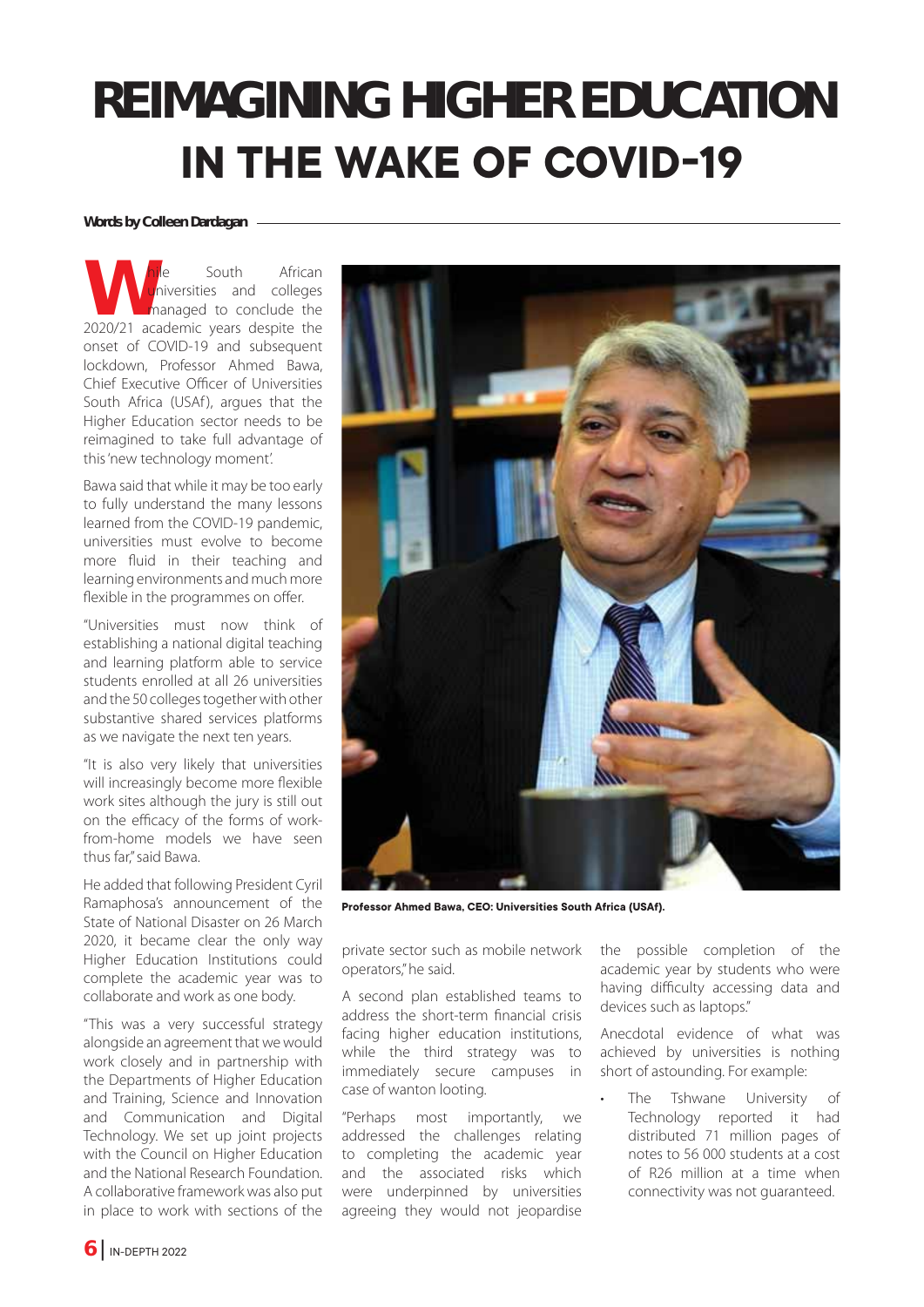- More than 40PB one PB of data is a million GB of data - of data per month was distributed to students and staff in the 2020 academic year.
- More than 600 000 devices were procured by South African universities during that year.

Bawa said that what kept him awake at night was deep concern that poor students would get left behind due to the lack and cost of connectivity and devices and the impact of the pandemic on the mental and physical health of the entire Higher Education community.

"Our academics responded to the challenge of teaching students online with great difficulty and concern. All 26 universities engaged in development activities to support staff and steps were taken nationally to build proficiency which meant remote emergency teaching and learning, via multiple pathways, did go on," he said.

He added that online teaching and learning had opened up exciting opportunities for increased collaboration, particularly with international universities.

"There are wonderful experiments where students on different continents are experiencing teaching and learning from lecturers and professors from different universities.

"While internationalisation was largely driven by costly travel in the past, we now have an opportunity to experiment with co-badged degrees offered by two or more institutions where students take online lessons together. There is no doubt technology has opened up a host of new opportunities."

Will online learning replace brick and mortar campuses? Bawa said he believes the ideal model is one with a mix of online and physical interaction.

"The tension lies between requiring our students back on campus while at the same time making sure this is done as safely as possible. We must prevent outbreaks of infection and vaccines are a big part of this," he said.

The pandemic has opened new vistas of exploration using technology in all aspects of universities' core functions. At the heart of this is increased

flexibility and the potential for much higher levels of responsiveness. While Bawa said that these are exciting developments, the pandemic has left scars which may take years to heal. He noted the need for academics to assess on a course-by-course basis whether individual students needed assistance to catch up on their academic work.

### **Our academics responded to the challenge of teaching students online with great**  difficulty and **concern."**

Higher Health has also set up an online system to support students who are struggling, while individual universities have "galvanised" their student clinics and counselling services to address lingering mental health issues.

"A USAf-Medical Research Council study on the state of the mental health of our students has just been completed and part of that study is the design of a sector wide approach to address what is a very large challenge," Bawa said.

The report was published at the end of 2021.

Bawa identified the following future challenges:

- Securing the long-term sustainability of the sector;
- Ensuring that the sector is well funded;
- Understanding and developing social ownership of Higher Education Institutions;
- Reimagining Higher Education in South Africa based on the social justice agenda;
- Addressing inequalities while factoring in the threat of climate change and global warming;
- Nurturing the agency to galvanise the use and development of this new technology moment; and

Gearing up universities as sites of lifelong and continuous learning.

"For me, the student activism between 2015 and 2017 followed by the pandemic has raised serious questions about the social ownership of these important institutions," said Bawa.

#### **About Universities South Africa 86\$I**

Formerly known as HESA (Higher Education South Africa), Universities South Africa (USAf) is a membership organisation representing South Africa's universities.

The new name (USAf ) was launched on 22 July 2015 in order to reposition the organisation as a representative body of South Africa's public universities that aims to promote a more inclusive, responsive and equitable national system of Higher Education.

This event marked a new dawn for South Africa's public universities as the organisation's leadership re-committed itself to advancing the key mission of research, teaching and learning and community engagement in a consultative and transparent manner.

Speaking on behalf of universities on major issues with implications for their well-being; the facilitation of effective dialogue among universities, government, business, parliament and other stakeholders on issues affecting universities; as well as advocating and campaigning for an adequately funded university sector are some of USAf's key focus areas.

Bawa is the former Vice-Chancellor and Principal of the Durban University of Technology. He sat at the helm of the University for five-and-a-half years before joining USAf as Chief Executive Officer. He was hailed for leaving the University in a better state and position through his vision and commitment towards staff, students and alumni.  $\square$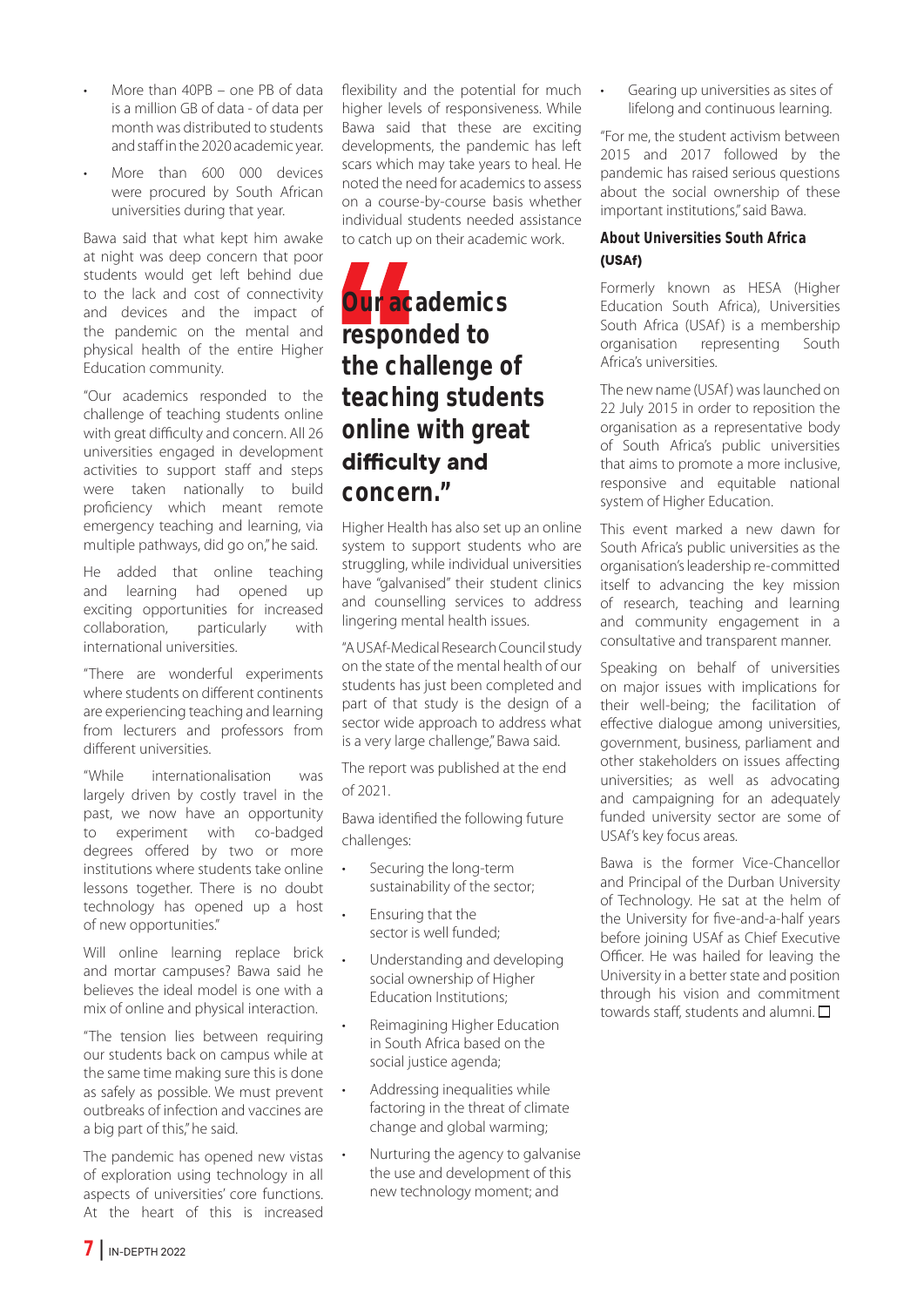# **IT'S A CELEBRATION! UKZN GRADUATIONS STAND ABOVE THE REST**

#### **Words by Sinegugu Ndlovu and Bheki Mbanjwa**

**Example 18 and 18 and 18 and 18 and 18 and 18 and 18 and 18 and 18 and 18 and 18 and 18 and 18 and 18 and 18 and 18 and 18 and 18 and 18 and 18 and 18 and 18 and 18 and 18 and 18 and 18 and 18 and 18 and 18 and 18 and 18** Graduation Ceremonies at the University of KwaZulu-Natal break the internet as hearts across the nation are set on fire by the merriment, dance and ululation on and off stage.

Social media is abuzz with proud graduates' incredible stories of academic excellence and triumph, not to mention passionate displays of excitement.

Although the procedures and traditions surrounding graduation ceremonies differ around the world, these are usually protocol-driven, ceremonial events. At UKZN, they have also become a colourful tool to showcase the Institution's academic excellence and enduring human spirit.

This year's celebrations were all the more joyous as they marked an end to two years of virtual graduation due to the COVID-19 pandemic. KwaZulu-Natal also bore the added burdens of unrest and looting in July 2021 and the devastating floods that ravaged the province this April.

The moving story of Dumisani Ngobese (23), who could not hold back his tears as he reflected on the culmination of a "long and difficult journey" while moving across the graduation stage to be capped with a Bachelor of Arts, comes to mind. In less than 24 hours, he gained permanent employment with the Calvin and Family Group after its owner, Durban businessman Calvin Mathibeli was touched by his story that trended on social media.

The cheeky antics of 22-year-old Chrysontha Alicia Palan also come to mind. Donning dark sunglasses and an attitude like Naomi Campbell on the catwalk to receive her Honours degree in 2018, Palan confidently strutted

towards then UKZN Chancellor,<br>former Chief Justice Mogoeng Mogoeng Mogoeng, to be capped, leaving the retired judge in stitches.



**Dr Nancy Barker made history by being the**  first Deaf Biology doctoral graduate from **UKZN.**

Many other examples could be cited, but it is clear that UKZN is the country's favourite when it comes to graduation.

The question is whether this is by design or default. Although graduands' actions on stage are largely unpredictable, Ms Normah Zondo, Executive Director of Corporate Relations at UKZN is of the view that it is both.

"Graduation ceremonies are housed under the Office of the Registrar; however Corporate Relations which is tasked with advancing the University's brand and image – brings them to life. Our thinking as a Division is that, yes, graduations are traditional and formal events, but they are also about celebration. "A large percentage of our population continues to live in abject poverty, and education is seen as one way out. About 70% of our students are from quintile 1-3 schools, which are poor schools mainly located in townships and rural areas. Couple this with the fact that access to higher education continues to be a challenge for many, and that many of these graduates are the first in their families to obtain a degree, one understands why graduation is seen as the culmination of a long journey which will usher in a prosperous future. This explains some of the things we see on our stage at UKZN. While protocol and proper structures are adhered to, we're also flexible because we understand that we are hosting a celebration for our students, their parents, and ourselves as a University," she said.

Zondo added that as one of the most transformed universities in the country, UKZN's graduation ceremonies are also an opportunity to showcase the diverse nature of its community. The ceremonies have become a platform for graduates and parents to highlight their identity and culture through various garments and accessories.

She said that the Division places strong emphasis on social media reach and penetration during the planning and rollout of graduations. "Social media has become the most powerful form of media, and if used strategically, it can help us gain influence."

Constantly making the cut on global university rankings, the University's academic prestige also adds to the flavour of its graduation ceremonies.

Visit our social media pages (Youtube: University of KwaZulu-Natal South Africa, and Facebook: @ UKZN1) to witness some amazing graduation moments.  $\square$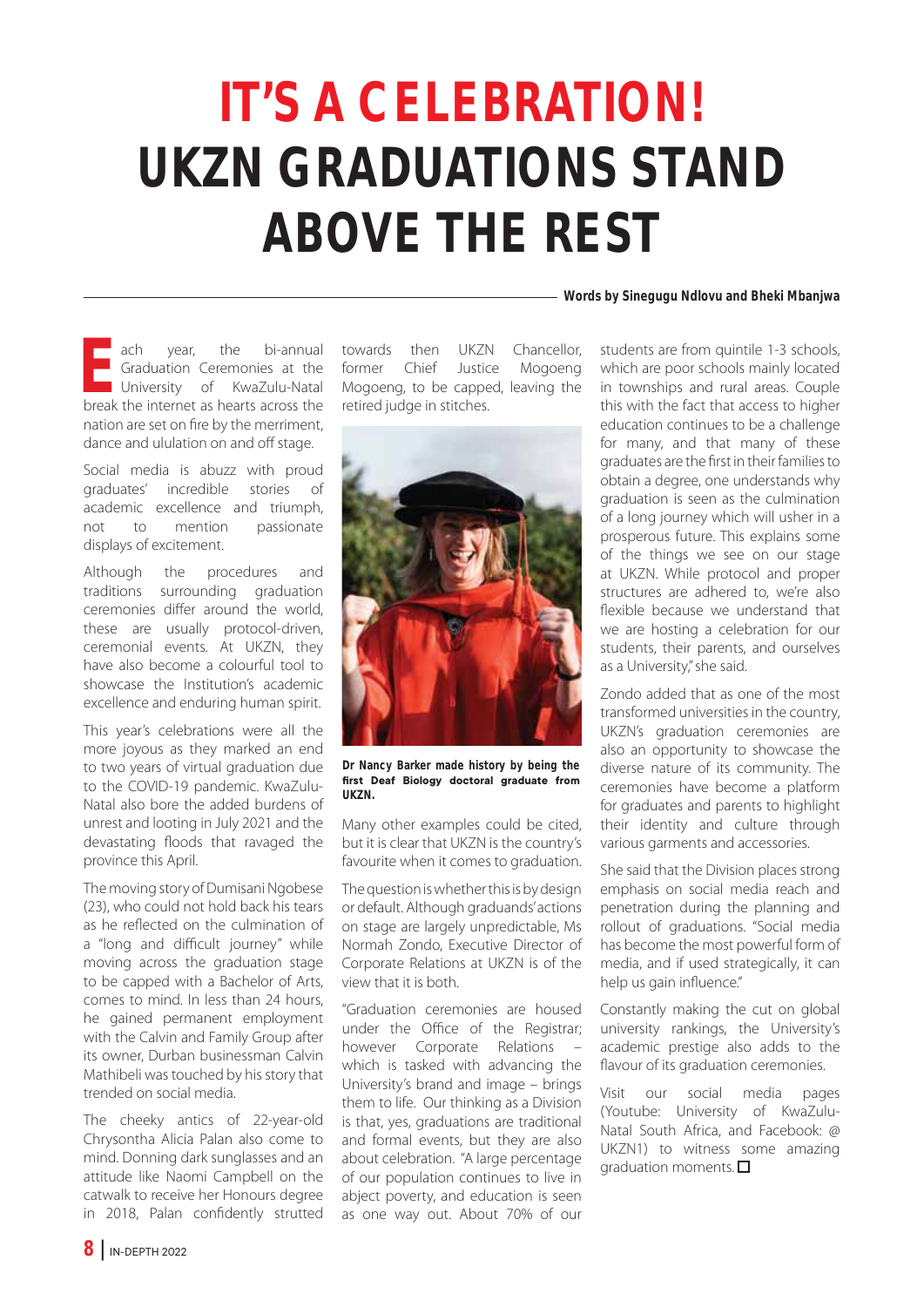## **STUDYING DURING A**  PANDEMIC: **OUR STUDENTS SPEAK**

The COVID-19 pandemic – which continues to wreak havoc across the globe – has had a huge impact on the delivery of teaching and learning. With academic content being moved onto virtual platforms so that students can successfully complete their studies, equitable access to learning and information has been challenging for both students and universities. **Hlengiwe Precious Khwela** spoke to our students from across the four UKZN Colleges of Agriculture, Engineering and Science; Health Sciences; Humanities; and Law and Management Studies to find out how they have been coping.



#### **MS KIARA BREWER MASTER'S IN AGROMETEOROLOGY**

Completing my MSc during a pandemic was a unique, challenging, and unconventional experience. It definitely had its pros and cons, but I am grateful that it created the current version of myself. The introvert in me was happy to be isolated in my home environment, as it is my most productive, analytical, and creative space. I thrived when completing certain parts of my master's from home, but also struggled with not being able to be on campus to utilise the resources that previously produced successful graduates throughout the years. As a student who was very hands on and interactive with colleagues, as well as one who thoroughly enjoyed networking with my peers and superiors, I found it difficult to acquire 'unteachable' knowledge from these sources. I really relied on physical communication and connections to enhance my studies and to grow as an individual, and not having that challenged my academic and personal development. I think that if the pandemic had not prevailed, my master's would have been completed within a year. Nevertheless, the wait and the challenges I faced have made me realise that I am a strong, resilient, and intelligent woman.



#### **MR MALUSI MTHETHWA**

#### **SECOND-YEAR BACHELOR OF SCIENCE IN LIFE AND EARTH SCIENCES**

While online learning comes with challenges, mainly because of unstable internet connections, power disruptions, and a lack of access to data and laptops, for me, it was smooth sailing from the onset. I don't confront these issues due to my parents' financial support. However, I have to say that online learning has an enormous emotional, psychological and physical toll that adversely affects one's mental health. It is like walking through a minefield with no metal detector. It is both lonely and easy because with automated, virtual systems, you don't have to wake up at 5:30 am every morning to get ready and travel to class. Class is brought to your home and this enables people to be flexible with their time. However, I find it lonely because I'm isolated from my peers. I don't have a friend or a study buddy on campus or online which can make the experience a lot harder.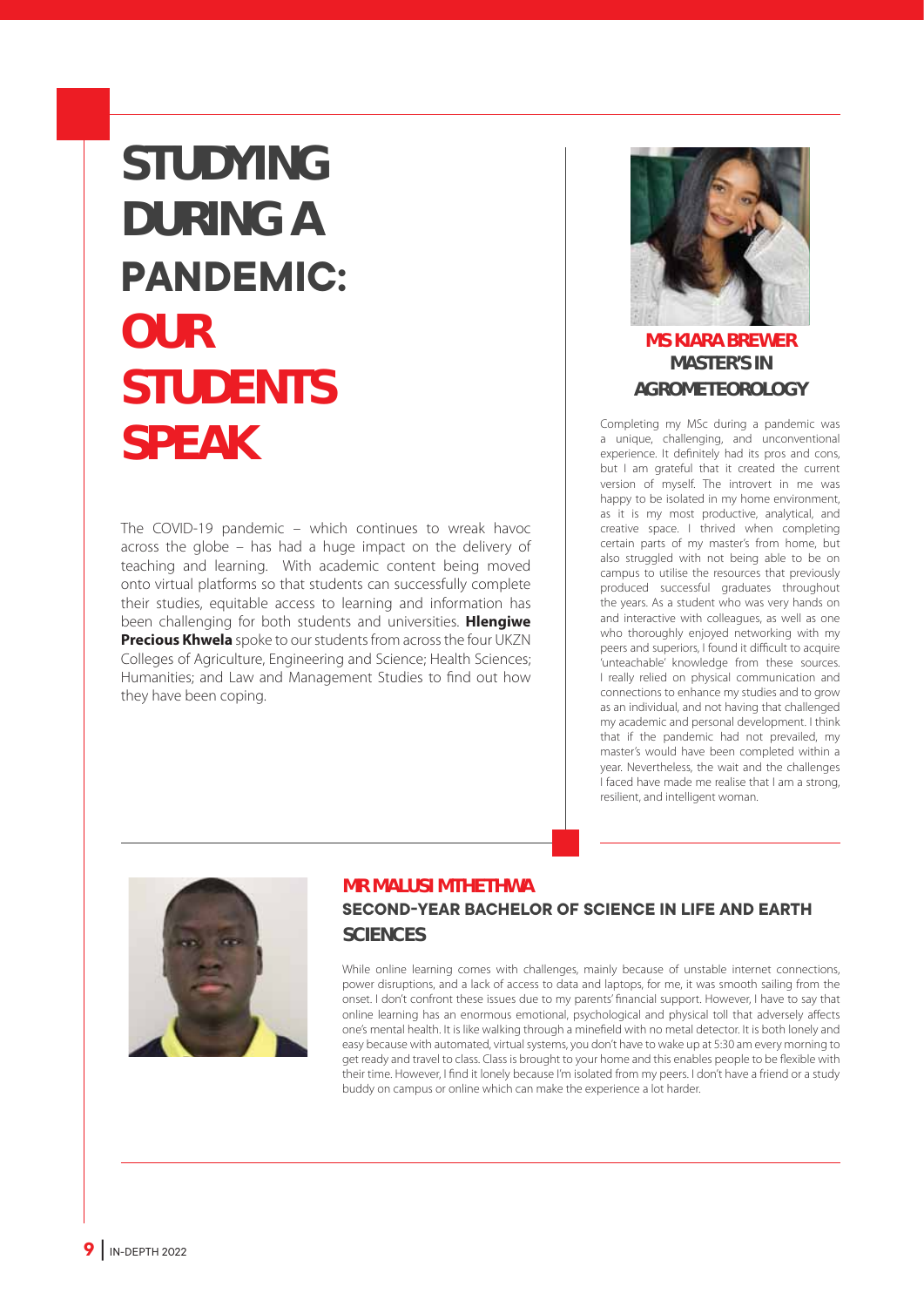

#### **MR VULINHLANHLA MCHUNU MASTER'S IN MECHANICAL ENGINEERING**

My postgraduate project entails research, design and manufacturing and hence requires laboratory work which can only be conducted in University facilities and private companies. The COVID-19 pandemic has been a major stumbling block. The lockdown and successive waves resulted in long unplanned delays in completing my practical work. Either one cannot access the University facilities or the outside company is shut down or there's a delay in production.

Working remotely from home to conduct the research part of the project has demanded increased discipline and motivation as there are many disruptions. However, this period has presented an opportunity to try new things which existed long before the pandemic. I relied on Anydesk Software to access the design and simulation software programmes on on-campus computers from the comfort of my home. I also saved the time and resources required to travel.

#### **MS BONGEKILE TABU THIRD-YEAR BACHELOR OF SCIENCE IN AGRICULTURAL ANIMAL AND POULTRY SCIENCE**

The pandemic brought a lot of changes which I had to adapt to in a short period of time. Studying at the campus library worked well for me as I was motivated by other students at the library whereas at home, it's easy to leave things for later as I have to complete my house chores in between my study sessions. That results in a pile of work to finish before going to bed.



Loadshedding comes with a slow connection and it's even worse if it happens during a lecture, especially if it is not recorded. However, I can always send an email to the lecturer if I need clarity on something. My degree includes field trips and unfortunately, we couldn't continue with them but the lecturers share videos of what we would have seen. While I feel that online learning has increased my workload, my family and friends have been supportive, making things easier. I am also lucky to have lecturers who do whatever it takes to give us the best training regardless of the situation.



#### **MS TRIANNE AMARCHUND MASTER'S IN MEDIA AND COMMUNICATION**

I've been studying and teaching through the pandemic. As a postgraduate student, all supervision is online, either through Zoom or WhatsApp. Whilst this is convenient and efficient, I miss the physical interactions and conversations and I feel that online learning loses the heart of academia, which should be to empower, engage and stimulate thinking. Learning and teaching online becomes monotonous and it is hard to come up with innovative methods without the proper resources.

#### **MR MELUSI NHLEKO PHD IN MECHANICAL ENGINEERING**

Learning during this difficult time has been a great challenge. Apart from restricted access to academic facilities and support, concerns about the health and socio-economic effects of the pandemic affect one's mental well-being. While one has to manage interactions with academic staff and other students in order to create a conducive learning environment while observing COVID-19 rules, one is always worrying about family members and relatives infected or passing away due to COVID-19. Extra discipline, effective management of my academic affairs and a proactive leadership approach have been required to achieve successful results. While many believe that, 'where there is a will there is a way', grace and prayer help to see me through.

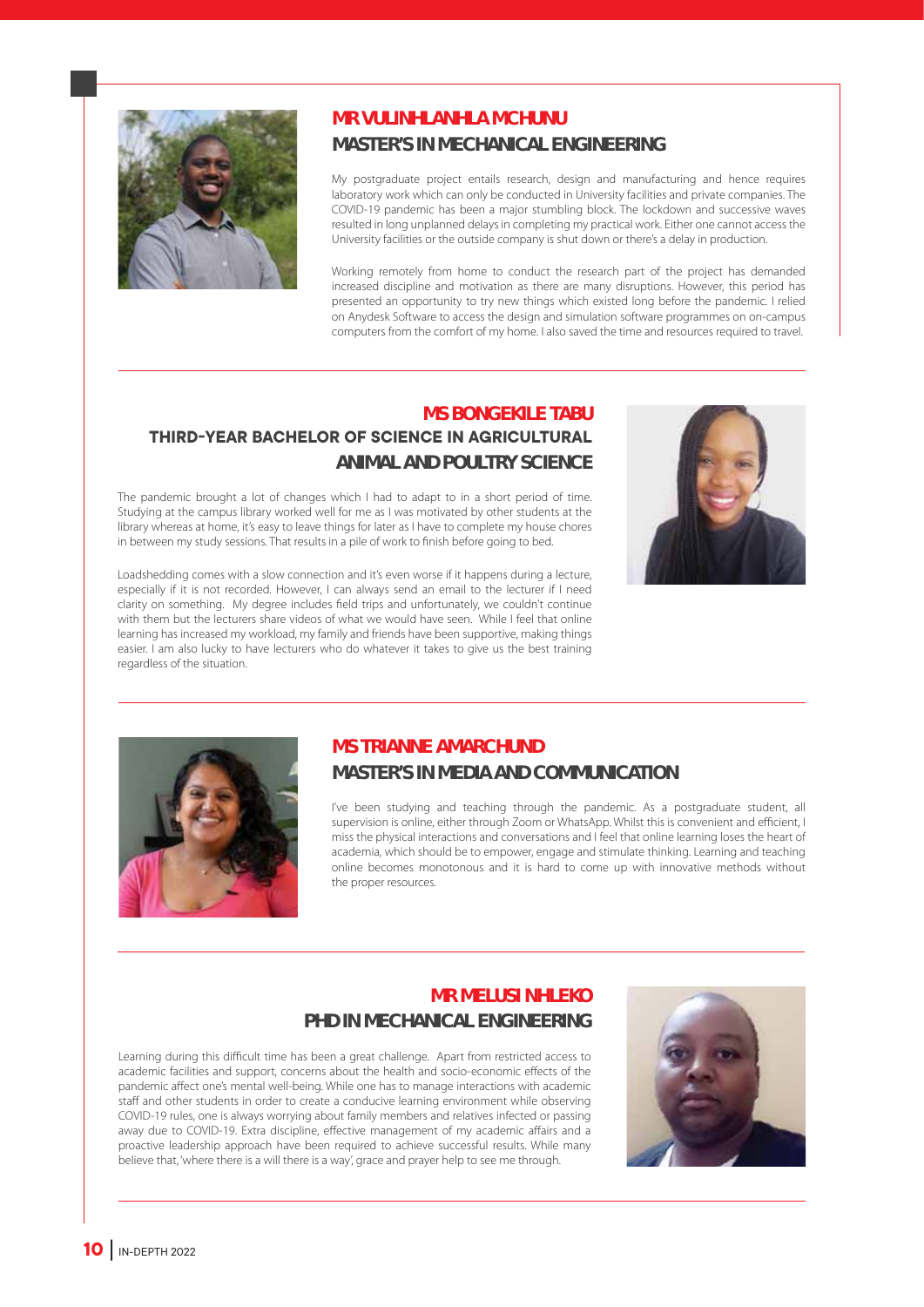

#### **MR THABANG MDHLULI**

#### **MASTER'S IN MECHANICAL ENGINEERING**

My journey of studying online during a pandemic has been full of ups and downs. Normally, my day would start at 7h45 but with the introduction of online learning, I started at 6h00. As much as I was still doing the same seven modules per semester, it felt like the workload doubled. With online learning there are always challenges of internet connection. I missed lectures because of loadshedding and the cost of data to attend the sessions or download lessons.

However, things were better when the University started giving students data. Another problem is that as an engineering student I sometimes needed to use programmes that require computing capabilities that my laptop can't handle. Computational work thus has to be simplified to suit the computational resources one has and this robs one of some of the learning that the task aims to teach.

#### **MR AARON NAIDU**

#### **SECOND-YEAR BACHELOR OF SCIENCE IN DATA SCIENCE**

From an academic perspective, I found that Zoom classes and pre-recorded lectures were more than adequate as a substitute for in-person learning. One key difference, however, is that studying from home demands a greater work ethic and focus than being on campus.

I am fortunate to have a quiet room with a stable internet connection where I can study. This made the transition to online learning far easier for me than for some other students. However, it still required discipline to remain focussed on work in an environment with far more distractions than any lecture hall.

While I may initially have seen this as a disadvantage, after almost two years of studying like this, I believe that it has enhanced my academic self-sufficiency, which I hope will serve me well for postgraduate studies, the job market, and beyond.





#### **MR JIRAH MOODLEY FINAL-YEAR BACHELOR OF SCIENCE IN COMPUTER SCIENCE**

I really miss socialising on campus. It wasn't that hard to adapt to the new study style as, on a normal university day, I'd wake up 5am to get to campus by 7:45 am for my first lecture. The new method meant I was not only able to sleep later, but I was much more productive. I enjoy studying from home even though I don't get to interact with my classmates. My new routine is waking up around 7am, attending lectures till 1pm, completing practicals and tutorials till 3pm and then heading out for a run, making up for the exercise I don't get on campus. I'm able to fit in more study time till 10pm and from 10pm till 1pm I complete assignments and projects. All in all, I favour studying from home.

#### **MS ZINHLE MZOBE**

#### **FOURTH-YEAR BACHELOR OF MEDICINE**

Before COVID-19 hit us, we attended face-to-face lectures with hands-on practical experience, to help improve our understanding. While moving online has kept us safe, more than a year down the line, it became a huge problem. As medical students, clinical skills are one of the most important foundations, and learning the theory with no hands-on practical experience has made it difficult to grasp these skills. Clinical medicine will start next year and I do not feel confident in my skills. I hope that things will go back to normal. Currently, we are doing the best we can.

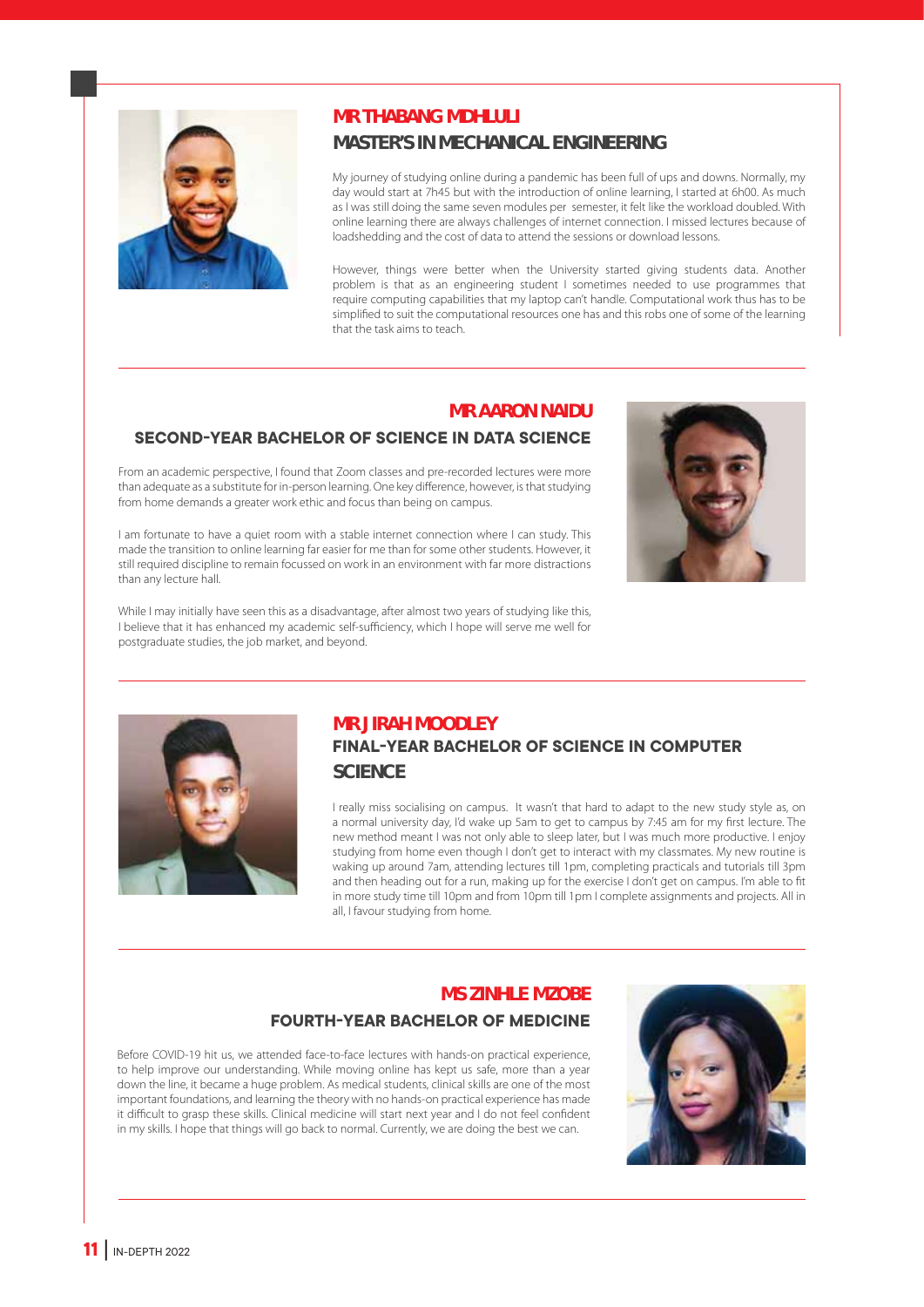

#### **MR EMMANUEL GANDE PHD IN CHEMICAL ENGINEERING**

The Coronavirus pandemic has affected each and every one of us in one way or another, disrupting the way we are used to doing things while at the same time bringing new possibilities. The shift to online learning brought both challenges and successes. I am in my first semester of my PhD in Chemical Engineering studies within the Systems Modelling and Data Analysis Research Group under the supervision of Professor Randhir Rawatlal. My supervisor and the University at large embraced online platforms which meant I do not have to be on campus to do my work. My studies are purely computational, so I can study remotely without having to leave my job or having to relocate to South Africa as I am based in Australia. I have regular meetings over Zoom with my supervisor and our research group. The whole process from applying to UKZN to getting down to my research has been seamless, with everything done online.

#### **MR EMMANUEL STAMBULI MASTER'S IN AGRICULTURE AND FOOD SECURITY**

Studying during the pandemic has been both mentally and academically challenging, particularly as a postgraduate student. One of the biggest challenges I experienced was the lack of access to campus and the campus library prior to receiving an access permit. It has also been difficult to communicate with administrative staff on academic and other School-associated matters. Online communication with campus staff, especially via email, has been slow. At times, one receives an automated response, which does not enable one to resolve one's issues.



The pandemic also hampered my data collection. Due to COVID-19 protocols, I could not engage directly with the study participants. Such interaction is of importance to my dissertation which relied heavily on primary data.

However, the pandemic has had positive benefits. It increased my familiarity with online learning using applications like Zoom and Microsoft Teams. I was also able to participate in numerous webinars, which I would not have been part of were it not for the pandemic as I would have needed to travel to and from such meetings.



#### **MR SHEYI ROTIMI PHD IN CHEMISTRY**

The COVID-19 pandemic has affected society in many ways, impairing our social and economic life. Indeed, it is a time we will never forget. When the lockdown started, I was worried as a student with limited time and a lot of work to complete. I knew that remote learning was not going to work for someone like me who needs a lab to conduct research.

I was overwhelmed by the reality of being at home the whole day and I started to struggle. I suffered from frequent anxiety attacks and was unable to engage in my normal daily sporting activities. I had nightmares most nights and struggled to sleep. It was as if I was trapped in my house and in my own head. However, the pandemic offered me opportunities to learn new things. I took some online courses, and started writing and learning how to cook Nigerian food. I believe it is still too early to measure the pandemic's impact on society.

#### **MS KOLITSOE SEHAPI PHD IN INFORMATION SYSTEMS AND TECHNOLOGY**

Concentrating in the midst of fear, anxiety, and a lack of motivation has been our major challenge during this time. In addition, we forget to socialise and try to multitask more. This wastes time, decreases accuracy, and interferes with the process of forming new memories. We miss the most valuable aspects of a graduate student's career which are peer interactions. Furthermore, most of us find it very challenging to maintain a consistent work schedule due to distractions at home. However, every cloud has a silver lining; we have not lost hope - we will finally win! We have managed to create our own unique atmosphere that is conducive to our needs for studying.

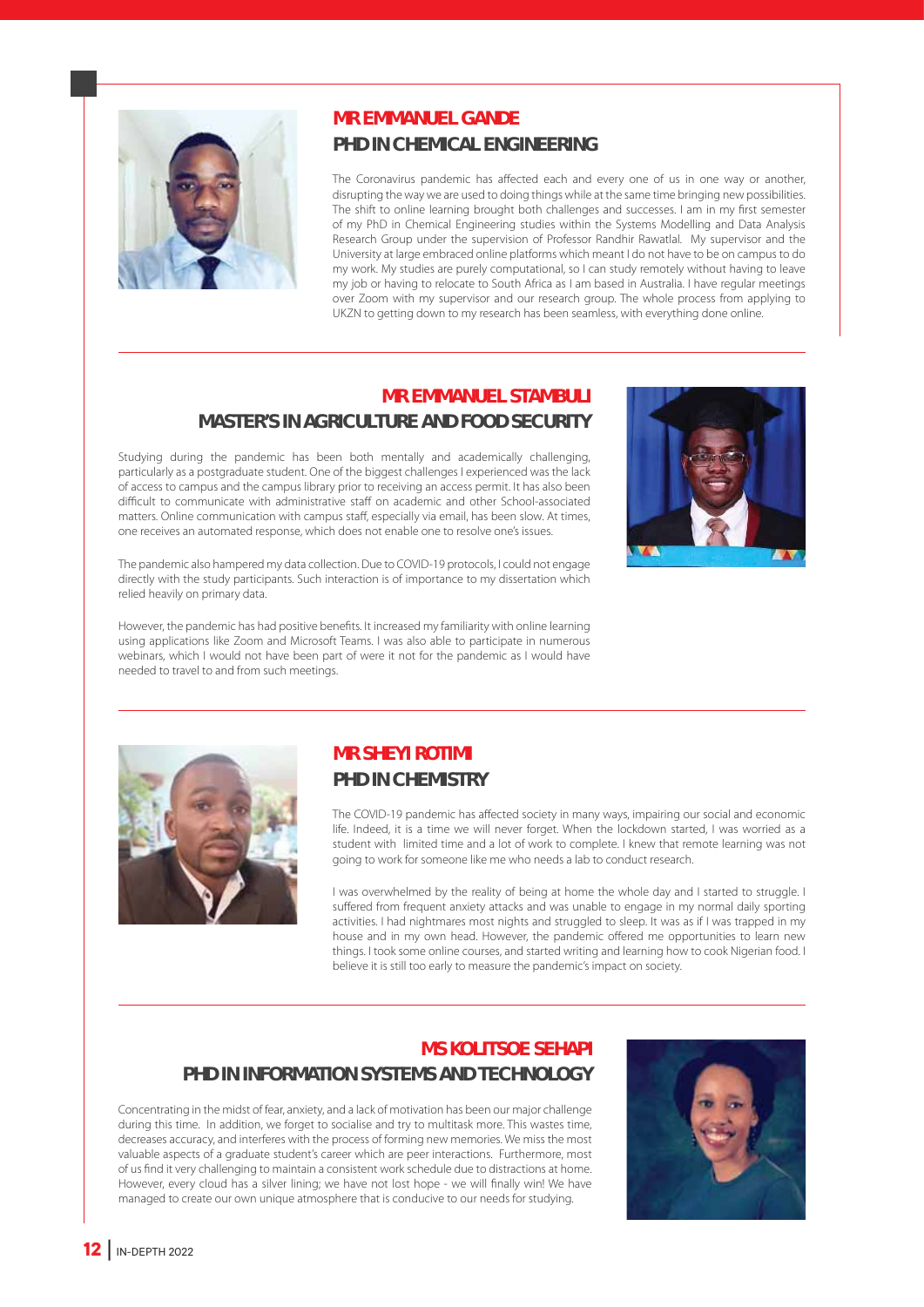

#### **MS AMANDA MNTAMBO**

#### **FIRST-YEAR BACHELOR OF AUDIOLOGY**

Studying during the pandemic was the most difficult thing I have had to get used to. It was far from easy and I had to devise strategies to deal with the situation. One of the most difficult issues was the lack of connectivity, and it's also difficult to be taught online without interacting with the lecturer. Sometimes the session ends without understanding a thing or two. At that time, I didn't have a device that would allow me to use Zoom, so I had to use my last savings to buy one because I didn't have funding. I struggled with online tests, missing out on some classes due to a bad connection. The library was so far away that I couldn't even borrow a book to supplement my knowledge. The assignments were terrible because there was so little information, and it was my first assignment at university so I didn't understand the content. My grades were not what I had hoped for, but I was able to get through those difficult times and I was proud of myself for working harder and smarter. I thank my family for their support.

#### **MS KEIYARA RAMESHWARNATH FINAL-YEAR BACHELOR OF PHARMACY**

COVID-19 was an unexpected turn of events that halted most of our daily routine. As a fourth-year student, I had a taste of on-campus learning which I dearly miss. Distance learning brought many challenges such as the interruption of the academic calendar which resulted in the curriculum being squashed into a few very stressful months accompanied by a sense of monotony due to the lack of face-to-face engagement, not to mention the other overwhelming emotions that were associated with the pandemic which made learning much more difficult. However, distance learning has helped to refine my academic discipline and has allowed me the freedom of learning at my own pace which was most definitely advantageous for a student such as myself whose most productive hours are in the evening. Studying during the pandemic has thus been a journey of learning to adapt and has taught me some valuable skills.





#### **MS SERINI REDDY**

#### **FOURTH-YEAR BACHELOR OF MEDICINE**

The COVID-19 pandemic has been especially disconcerting as a student. Adapting to online learning has been a significant challenge for students and our institutions. For me, there were good, bad and great moments.

The good: I saved a lot of time, and some money by not commuting to campus every day. I enjoyed attending lectures online as it was much easier to view lecture slides and hear presentations; however, this was subject to connectivity each day. It also afforded more flexibility in my schedule.The bad: It was too easy to let studying slip down my list of priorities. My study patterns became irregular and this led to cramming. I often felt like I let myself down and therefore learned the importance of sticking to a schedule. Another big struggle was acclimatising to hospital environments after being at home.

The great: We have faced unimaginable circumstances. In terms of character building, the challenges that we overcame to continue with our studies during the pandemic have made me more resilient, tenacious and ultimately a better student. It has also taught me the importance of self-discipline and to value clinical exposure.

#### **MR QHAWE NYAWO**

#### **THIRD-YEAR BACHELOR OF COMMERCE-GENERAL**

At first when online learning was introduced during the first semester of 2020 it was easy, and I passed because I had the same energy and determination that I had on campus. The second semester was not as easy, as we were given tests every week and at the same time we had to attend online Zoom classes. Time management was a big issue for me as I was not familiar with online classes, but I managed to pass the semester with an overall mark of 70%. The first semester of 2021 was easy for me since I knew how to manage my time. I even got three distinctions during the semester and managed to be part of the Enactus UKZN team.

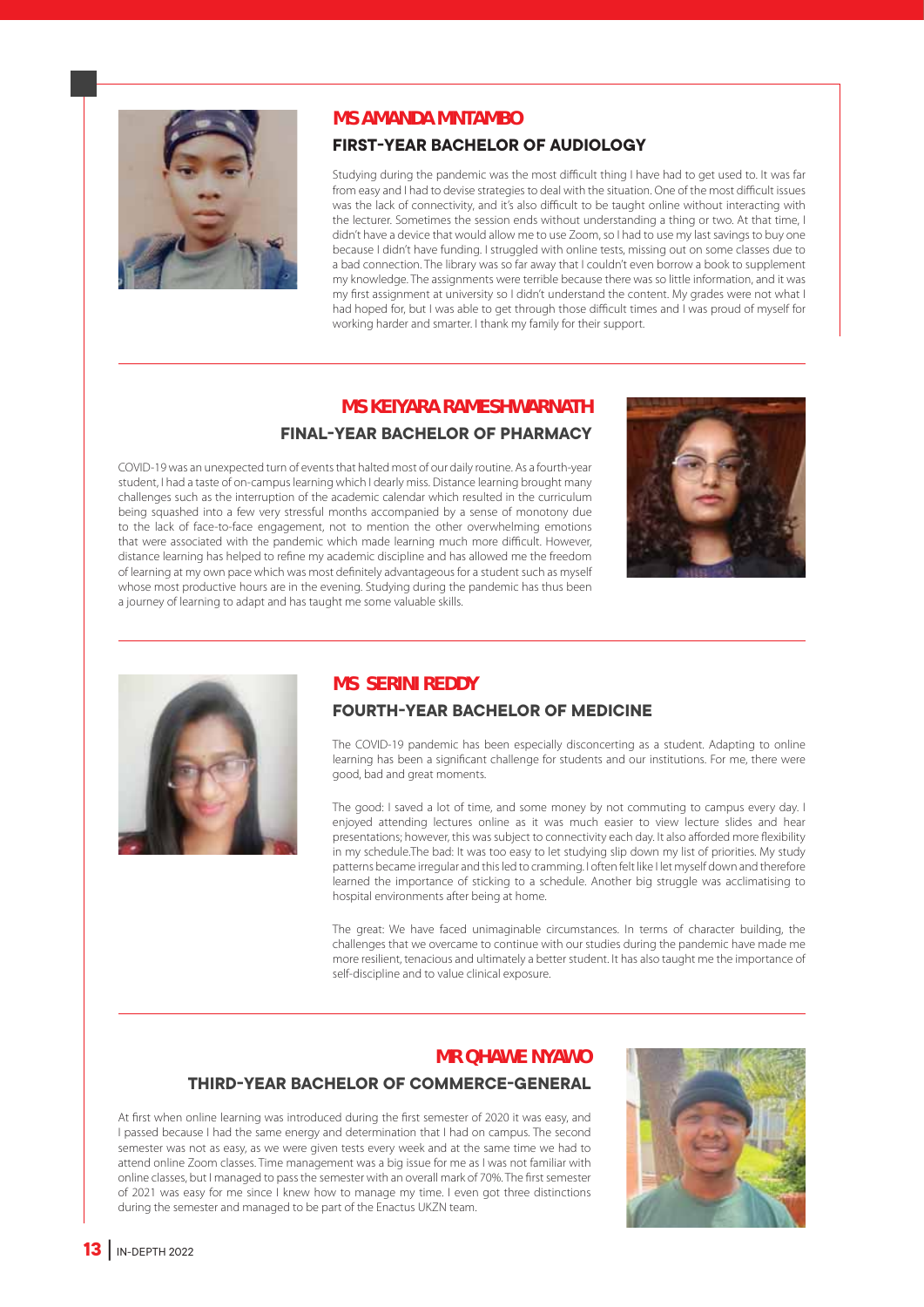

#### **MS NAMUTULA MUKELABAI**

#### **FINAL-YEAR BACHELOR OF PHYSIOTHERAPY**

I've served as the President of the International Students Association since May 2019 but it was during the lockdown period that I really got to bond with students. I took on the responsibility of being helpful in an incredibly stressful time by giving comfort and providing support to students when they were given three days' notice to vacate residences. During the registration period I had the honour of personally assisting students in getting financial and international clearance, etc.

The lockdown slowed down time and activities which enabled me to make major decisions cautiously with less pressure.

As the Physiotherapy Class Representative I had to communicate with lecturers more often and liaise effectively in order for students to receive information and submit assignments.

The pandemic allowed more spare time to join initiatives such as the Enactus UKZN team. I went from being a general member to Project Manager as I didn't have the responsibility of attending lectures from 9h00 to 16h00 daily.

After all the mental pressure of University I was able to go home and wind down, to organise my life and plan ahead. I saved money on transport and groceries as being at home comes with the blessing of eating my mother's homemade food.

#### **DR MICHAEL AGYEMANG KWARTENG PHD IN OPTOMETRY**

Beginning a PhD in Optometry during the COVID-19 pandemic was one of the most challenging decisions I have ever made. Most of Optometry research involves human subjects and my main focus is learners with disabilities such as hearing and visual impairments. Gaining access to these learners and the schools involved was a challenge.

At UKZN, a key component in acquiring ethical approval is permission from gatekeepers to access their institutions for data collection. All schools were closed, and most of the administrative staff were working from home. Most schools did not respond to emails, which led to introductory letters being deposited with security personnel and only three of 11 schools responded.



Another critical challenge was adherence to COVID-19 protocols. Overall, however, the challenges were manageable.



#### **MS NTHABISENG MOTLOHI PHD IN PHARMACY**

I am currently studying from my home country, Lesotho. As a first-year PhD student, my initial target for 2021 was to develop a study protocol for submission to the Humanities and Social Sciences Research Ethics Committee (HSSREC) for review and approval. I found the UKZN virtual library useful in completing my study protocol. Apart from databases that are rich in relevant literature, the library also scheduled virtual training on library operations. The training slides were also shared online for future reference or for easy access for those who might have missed the training.

Given that I commenced my study in the middle of the pandemic, I cannot compare it with prepandemic times. Being at home took care of my mental health as I would have worried about my family and vice versa. My supervisor has been supportive throughout. She is readily available for consultations through online platforms and always provides constructive and prompt feedback. I hope we can curb the spread of the pandemic and get back to normal.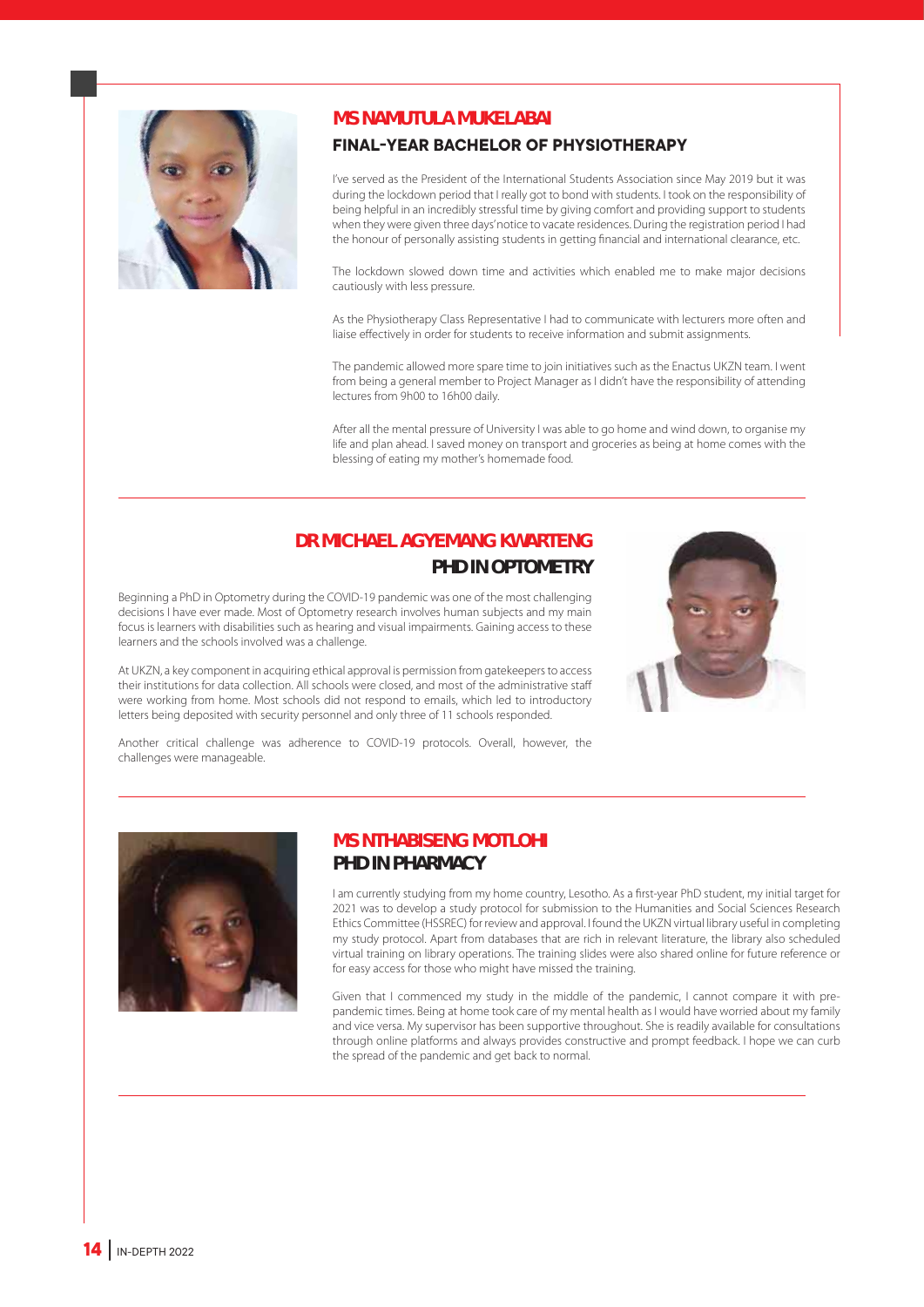

#### **MS TRACEY SIBISI PHD IN GENDER AND RELIGION**

Coming into the world of academia from an activist background, I found it very challenging to adapt to a lifestyle of reading, writing, and more reading. It has been an interesting journey; one that is testing and weighs heavily on a person's mental health. This reality took its worst form during the pandemic. With the lockdown, it was less easy to maintain support from the community of students, such as the Gender and Religion cohort and contact classes. Digital platforms did away with free-flowing conversations as well as moments of humour, moments that are needed in times of great distress. The pandemic has forced us to find ways to remain motivated and disciplined, which has not been easy.

However, we have been fortunate to have a supervisor who ensured that we had constant checkin and online classes. I have been forced to learn to slow down, breathe, to lean on family and a community of support, and trust the process. This contributed to the completion of my master's project and the start of a new journey.

#### **MS NOXOLO MALINGA MASTER'S IN NURSING SCIENCE**

Studying during the COVID-19 pandemic has really made me appreciate technology. As an international student, I did most of my study at home, which reduced the cost of travel and temporary accommodation. Online courses gave me the flexibility to study at my own pace and convenience. It also enabled me to continue working and taking care of my family.

Challenges include sourcing equipment for online classes such as wireless network connections, and routers, ensuring I have enough funds to keep connected to the internet, and battling slow connections. Studying from home also means that I am sometimes interrupted, but a successful education demands focus.

Studying on campus offers a distraction free learning environment with all the necessary tools and space. I personally prefer first-hand experience, with an instructor in the same room so I can take notes and ask for clarity in real time. I also am not tech-savvy person and sometimes experiences challenges with technology. All in all, studying during the COVID-19 pandemic has put more pressure on us as students.





#### **DR LUXWELL JOKONYA PHD IN NEUROSCIENCES**

Doing a PhD was a preplanned journey, but imagine in the middle of such a journey, the road network suddenly changes. Without any notice there are detours, dead ends, and steep hills but wait, there was this calming whisper from Student Support Services in the corner. As one becomes accustomed to this maze, one begins to see new opportunities. But when one takes a closer look, one finds that they have always been there. It took the tears of the crisis to clear our vision.

Studying for a PhD during COVID-19 has been a double-edged sword. On the one hand were travel restrictions, physical and social distancing, and a pandemic loaming over loved ones and at times threatening my own existence. On the other hand, one can attend more meetings and converse more efficiently despite the distance, courtesy of various online platforms. We need to focus on the advantageous edge as we wield the sword. #COVID-19Diaries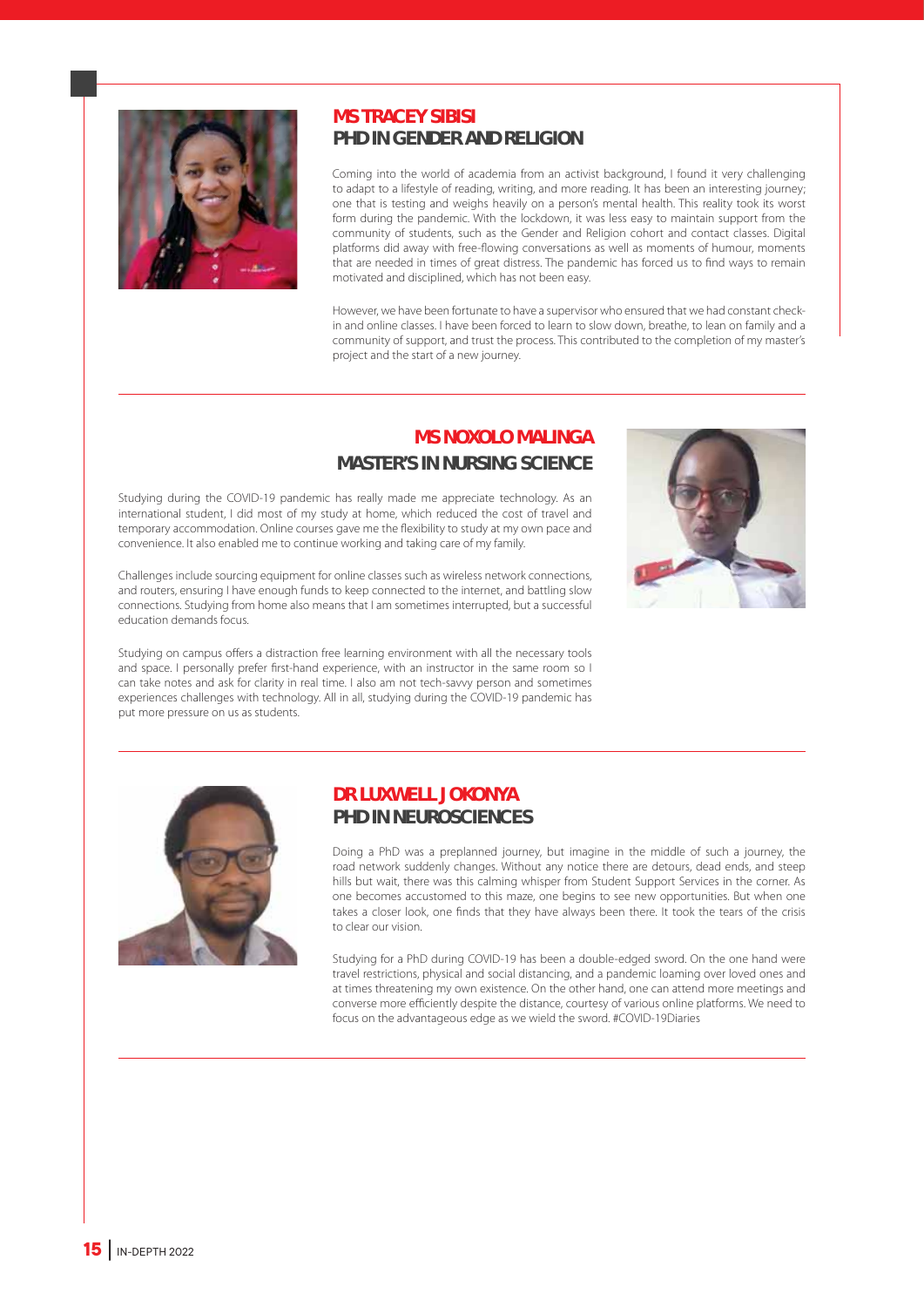

#### **MS NOBUHLE MZOBE**

#### **THIRD-YEAR BACHELOR OF SOCIAL WORK**

When the first COVID-19 case was identified in South Africa, I hoped it would be over soon, but everything changed in the blink of an eye. As a university student, this affected every aspect of my life - academically, socially and emotionally. The shift from contact learning to remote learning seemed easier from a distance, as people would say "be happy, you now get to attend lectures in your pyjamas". But there was more to it than that.

Connectivity issues preventing one from grasping content during lectures, unavailability of devices such as laptops and tablets for e-learning, inability to submit on time due to network failure, having to complete chores at home before getting to do your school work as some parents do not understand that their child could sit down and study when there are other things to do in the house - the list is endless. Moreover, some homes are not conducive for academic activities. I live in a crime-ridden community and the biggest challenge I encountered was that in the midst of the pandemic, we had several break-ins, where I lost all my gadgets (cellphone, laptop and tablet). I also sustained injuries as the perpetrators were violent and I was hospitalised. It was hard to cope, as I had no financial means to replace the gadgets. I strongly hope that our new normal will soon become a thing of the past.

#### **MS SLINDOKUHLE NDLOVU MASTER'S IN GENDER AND RELIGION**

I thought adapting to studying during a pandemic using virtual classes was going to be easy. Initially, I had my little sister to teach me how it works and show me how to download Zoom, but things got hectic when I had to do my class submissions and my research proposal online. I needed to be at the computer LAN almost all day, but the LAN also had restricted times because they had to sanitise so I was limited in every way.

I had to use pen and paper to write everything down so that I would have more time to type when I get to the LAN and never miss a deadline. Some days were harder than others because there were strikes on campus, and the LANS would be closed. I had to ask to people I stayed with in residence to lend me their laptops and sometimes they couldn't. This was my life for the whole semester. At times I wanted to deregister because it seemed impossible, but I am glad I didn't because this situation taught me a lot and pushed me to work harder. I am grateful that I had supportive and understanding lecturers during this time.





#### **MS ONELISIWE MAHLABA**

#### **THIRD-YEAR BACHELOR OF EDUCATION**

At the beginning of the COVID-19 pandemic it was not easy to adjust. I was robbed of my phone on my way home and could not attend any classes or perform any of my Enactus UKZN duties.

I live with my grandma who doesn't have a smart phone and in January and February I had not received my NSFAS payment so I couldn't buy myself a new smart phone. When registration opened NSFAS didn't confirm my funding. Had I been on campus with access to Wi-Fi, I would have been able to use my computer to attend classes that were online and sort out my NSFAS crisis.

Getting a permit to come to campus was also a process, but I was finally able to be on campus. I applied for a SRC bursary, registered and did my best to catch up. Zoom recorded classes expire so following documents posted on e-learning was frustrating because a lot was explained in the recordings - which I had missed. I was very stressed and thought of taking a gap year, but eventually I pulled through.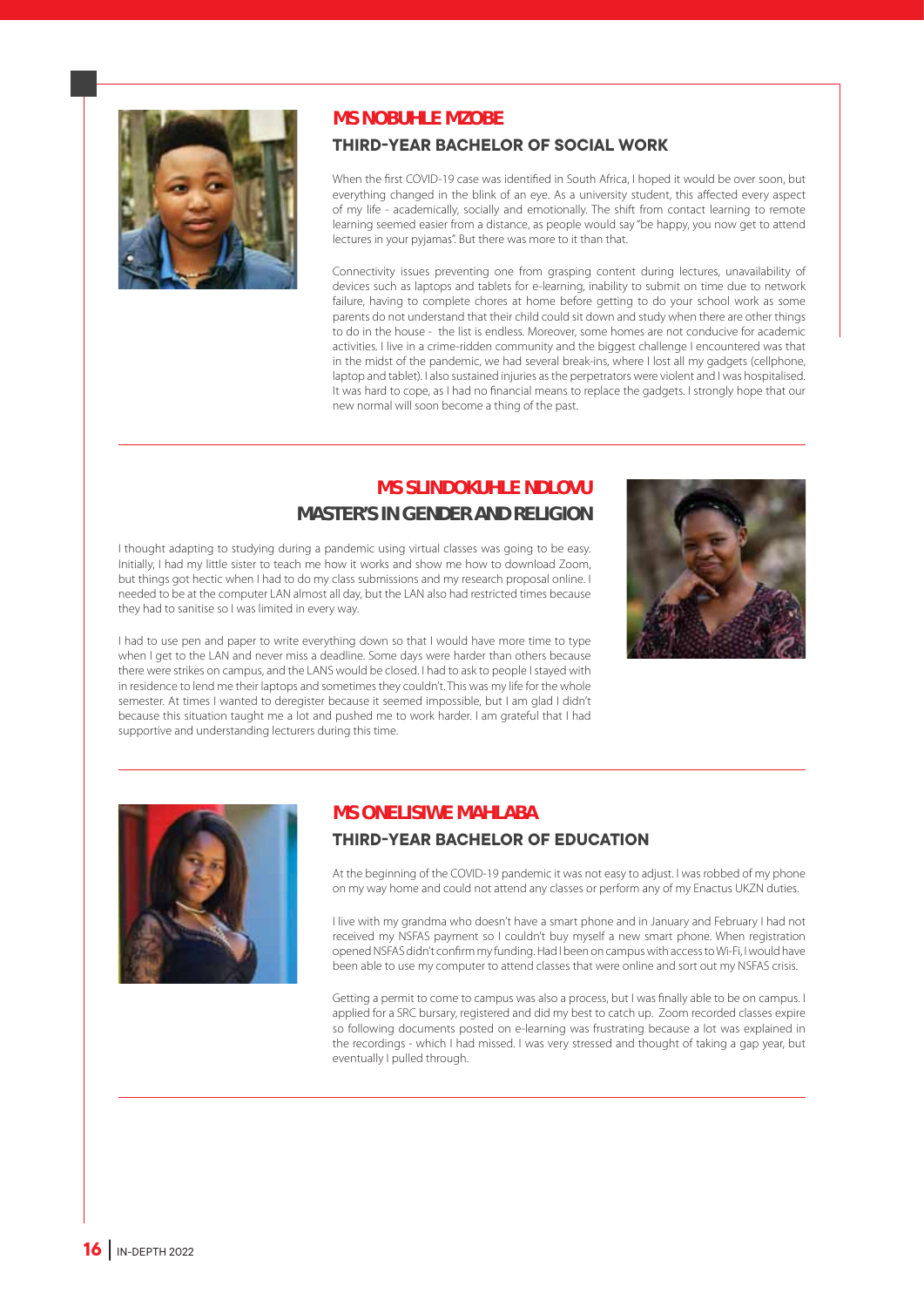

#### **MR SIQALO NDLOVU**

#### **THIRD-YEAR BACHELOR OF EDUCATION**

Personally, I have found it inconvenient to study online. At first, I was happy to be able to attend classes in the comfort of my own home and spend more time with my family but as time went by, I became lazy. I would often sleep late which meant I woke up late and ended up opening the Zoom app on my phone and listening while in bed, sometimes even before I washed my face.

Studying during a pandemic taught me about the importance of time management. Even though I sometimes lost track of time with contact classes, when one is at home, one needs to be extra careful because it is easy to skip classes. Sometimes, home chores would take up most of my time. I enjoy engaging lecturers during class, and it is just not the same with online learning. Online classes were nice while they lasted, but I cannot wait until we move back to the normal we all knew.

#### **MR GOBIZAZI MBONAMBI MASTER'S IN GENDER EDUCATION**

When the South African government imposed lockdown restrictions in the early months of 2020, I was staying in a campus residence and was forced to return home.

The pandemic has forced me to use multiple digital technologies and it was hard to become familiar and proficient in using these resources in isolation at home. I also had to introduce some of these digital technologies to my participants in order to complete my academic research which was very difficult and resulted in some of them dropping out of the study. The continuity of my research was disturbed as I did not have access to the internet and data – which were a key part of searching and accessing information.



I was both affected and infected by COVID-19 which had a negative impact on my academic research as I did not complete my master's in record time. I am happy now because I am coping under the circumstances and I am expected to graduate in early 2022.



#### **MS SONIL RAMHARAK BACHELOR OF HONOURS IN EDUCATION**

2020 was a beacon of hope for many of us, especially for the class of 2020. Graduation signified becoming an adult, seeking employment, or enrolling for post-graduate studies; our dedication, persistence, and hard work finally being recognised. Then came March 2020, when President Ramaphosa issued an order for us to stay at home. We had no idea that when we shut our front doors, the world that had previously been accessible to us would be forgotten. Life became instantly uncertain. This situation was far from ideal. Balancing school online, work, and home responsibilities was a challenge. As a student, sitting in front of a cold computer screen, there was a lack of a sense of belonging and connection to others. Initially, the transition from contact to online classes was difficult but this gradually changed due to the efforts of my lecturers and university staff. Discipline is also a crucial skill to ensure that tasks and assignments are completed timeously. However, lockdown provided me with the opportunity to spend more time with loved ones and introspect. I learnt to appreciate small chats, events, and face-to-face contacts by digging deep. Furthermore, I discovered that friendships are not only formed via physical presence, but also through meaningful discussions, even if they take place on a screen.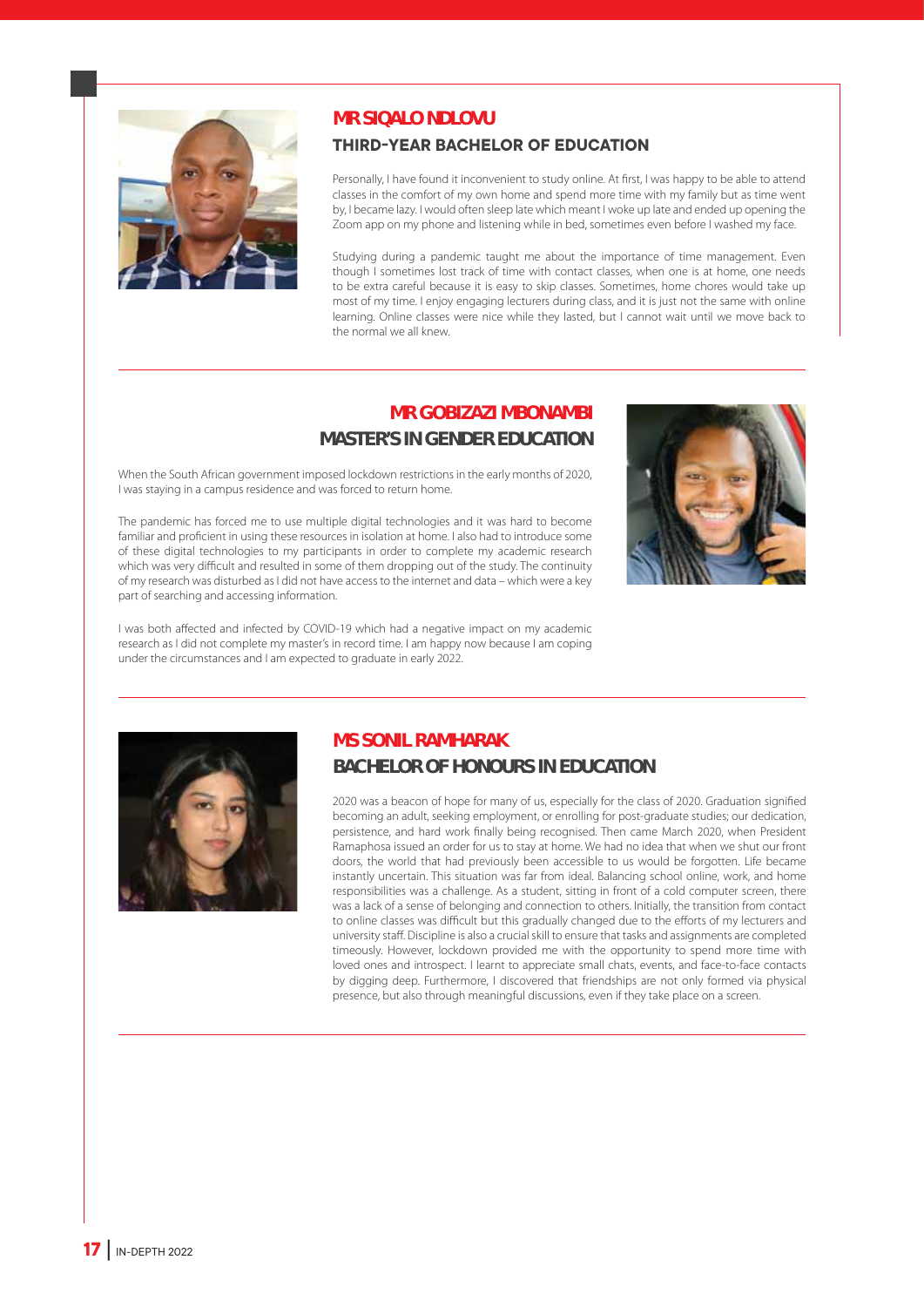#### **MS SAJIL RAMHARAK BACHELOR OF HONOURS IN EDUCATION**

The COVID-19 pandemic has unhinged the lives of people across the globe. Studying during a pandemic comes with a unique set of challenges that seem endless. One of the biggest shifts during COVID-19 was the transition from traditional contact classes to online Zoom sessions. Some of us have faced multiple schedule changes and struggled with unreliable internet connections. While Zoom classes may seem awkward and flustering at first, one learns to embrace it and that goes for any challenge posed by COVID-19. The lack of social interaction and being unable to go out to de-stress is hard. However, being a student at UKZN with constant support services and being a part of a community that unites students, makes taking on pandemic challenges easier. Online learning provides more flexibility. One has a bit more time to spend on extracurricular activities and hobbies. It also helps one to practice self-discipline and plan one's day and tasks around class time. No matter what curveball COVID-19 throws, I will try to catch it with positivity and a sprinkle of enthusiasm because education is the key to success.





#### **MS ROSEMARY MUSVIPWA PHD IN MEDIA AND COMMUNICATION**

My heart is filled with much gratitude for all the things I managed to achieve even when it seemed like the world was falling around me. The past two years have been the most challenging years I (and everyone else) have had to walk through in the journey of life, but as I reflect on my life, I am glad to still be alive to tell the story. This year I embraced a new aspect of life as I embarked on my PhD studies. This was something I wanted to do for the past six years, but things never quite aligned to enable me to study. I am thankful for experiencing two sides of a golden coin. I struggled to hit the ground running as I prepared a multitude of proposal drafts, attended various capacity building seminars, and engaged in mind-stretching (but very enriching) reading group sessions. On the other hand, I enjoyed intellectual conversations with my peers as well as world-class mentorship from my supervisors and the wider society of professors that I was exposed to. This initial year of my PhD studies has been life changing because I have progressed so much as a person and as an emerging academic. Greatness has been inspired in me, and I look forward to the next few years of growing as an impactful member of the UKZN community.

#### **MS KELISHA PANDARAM**

#### **FINAL-YEAR BACHELOR OF COMMERCE**

For the past two years, I have studied remotely like many other students and have not experienced physical contact with lecturers and classmates. It was challenging at first to learn to develop a routine and prioritise my goals and studies as I spent most of my personal time at home. I eventually learnt to develop a schedule that included my studies, spending time with my loved ones and making time for my personal wellbeing and mental health. I sometimes feel sad about the lost contact experiences and memories that I've missed out on at university in these past two years but Zoom lectures and interactions on the Learn website have made it easier to engage with others at a distance. My lecturers have been extremely understanding and helpful in assisting their classes with grasping the core concepts in their modules and resolving queries and concerns. I look forward to returning to university in person at some point in the future. I have just completed my undergraduate degree last semester and will continue to work hard at home and study judiciously in my postgraduate studies next year.

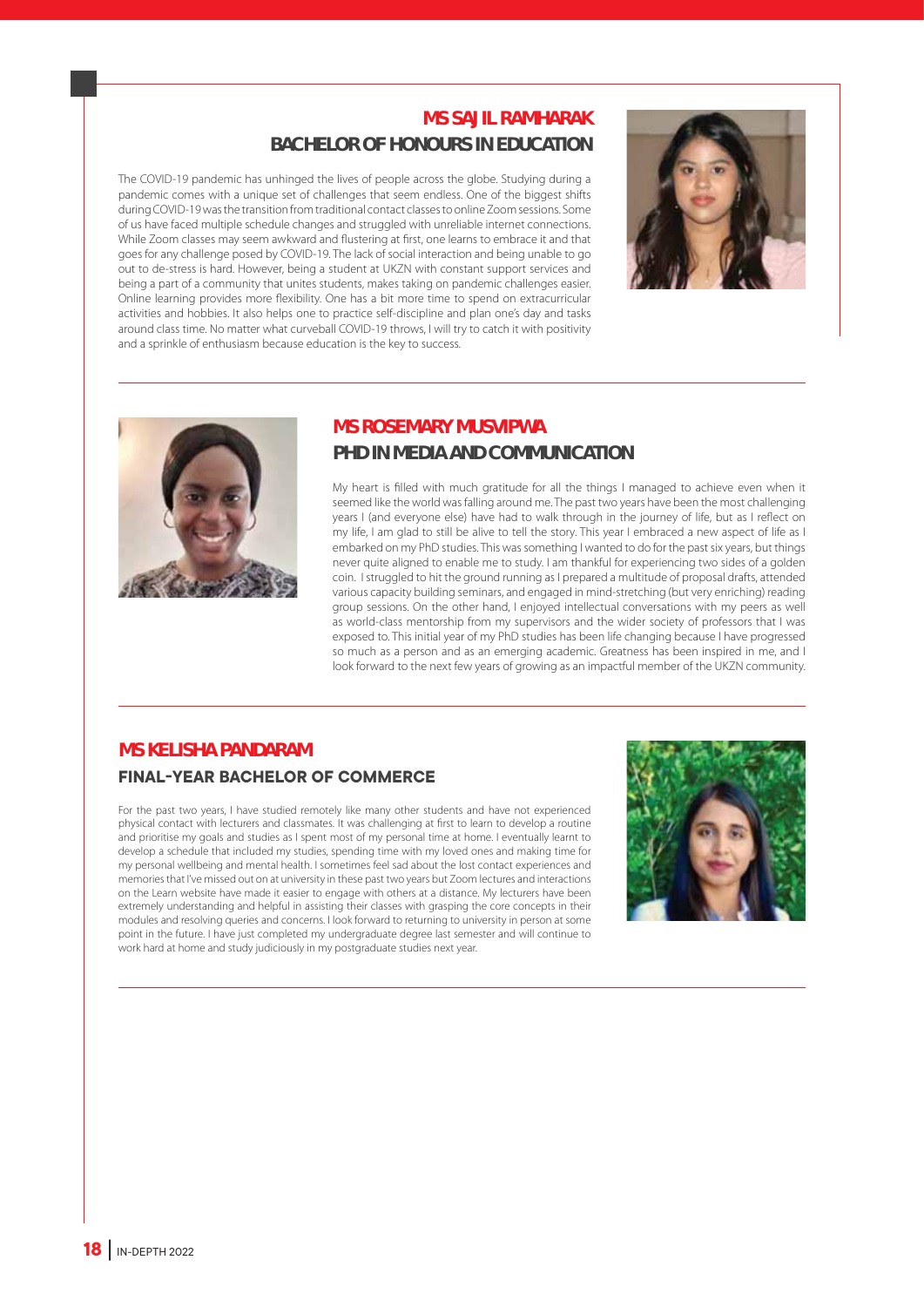

#### **MR THANDOLWETHU XONGO**

#### **BACHELOR OF COMMERCE (HONOURS) IN ECONOMICS**

In 1906, a young Dr Pixley ka Isaka-Seme delivered a speech at Columbia University under the theme: The regeneration of Africa. He observed that, "Civilisation resembles an organic being in its development - it is born, it perishes, and it can propagate itself." More than a century later, civilisation as we know it has changed due to the emergence of the COVID-19 virus.

What would the young Seme say about education during a pandemic? What would he say about the rising number of depressed young people? Perhaps, he would have found fault in the process that emphasises deadlines and submissions more than teaching and learning. Studying during a pandemic has been nothing short of a nightmare for most students, including myself. COVID-19 has removed the veil, and it has become clear that there is a need to seriously and urgently review the pedagogical tools currently in use to shift the focus and prioritise learning.

#### **MR TINASHE MUGABE**

#### **PHD IN COMMUNITY DEVELOPMENT**

The transition to remote learning is a departure from the standard norms of a traditional education system. The way it occurred was drastic and for some of us with no prior experience of online learning, it has really been a daunting task. Remote learning has exposed me to a lot of vulnerability such as feelings of isolation especially being a first timer in a foreign country. Therefore, integration of social interaction into pedagogy for online learning is essential, especially when students don't know one another. Finding my way around the campus and accessing social amenities has really been a challenge. I missed orientation and the language barrier has been a big stumbling block.



The lack of face-to-face activities has made it harder to establish and sustain relationships, which previously occurred in a mix of social situations. I find it difficult to stay engaged for long periods over video call. The place where I stay is noisy and not conducive for learning. Exorbitant data costs, and poor network connectivity in high-density suburbs are further challenges. While e-learning is an advancement in education there is room for much improvement.



#### **MS JETARIA MOODLEY**

#### **FIRST-YEAR BACHELOR OF COMMERCE IN ACCOUNTING**

The year 2021 was very difficult due to the changes and challenges triggered by the pandemic. As a first year student, I felt overwhelmed at first as I had to adapt to a new way of learning and studying. I have not had a chance to visit my campus as yet or to really get to enjoy the whole 'first year' experience, but this year has taught me that any challenge can be overcome with a positive mind-set and the willingness to change one's routine to adapt to a new way of life.

Online learning requires me to be very disciplined as well as focused with all the distractions at home. I don't have the opportunity to physically interact with my peers or lecturers and of course there is the challenge of connectivity issues and the change from being physically taught to being taught through a screen, which brings its own set of challenges. However, I adjusted to a new routine that ensures I achieve the goals I set each week and I always focus on the positives rather than the negatives, like the fact that I can work at my own pace or attend lectures in my pyjamas.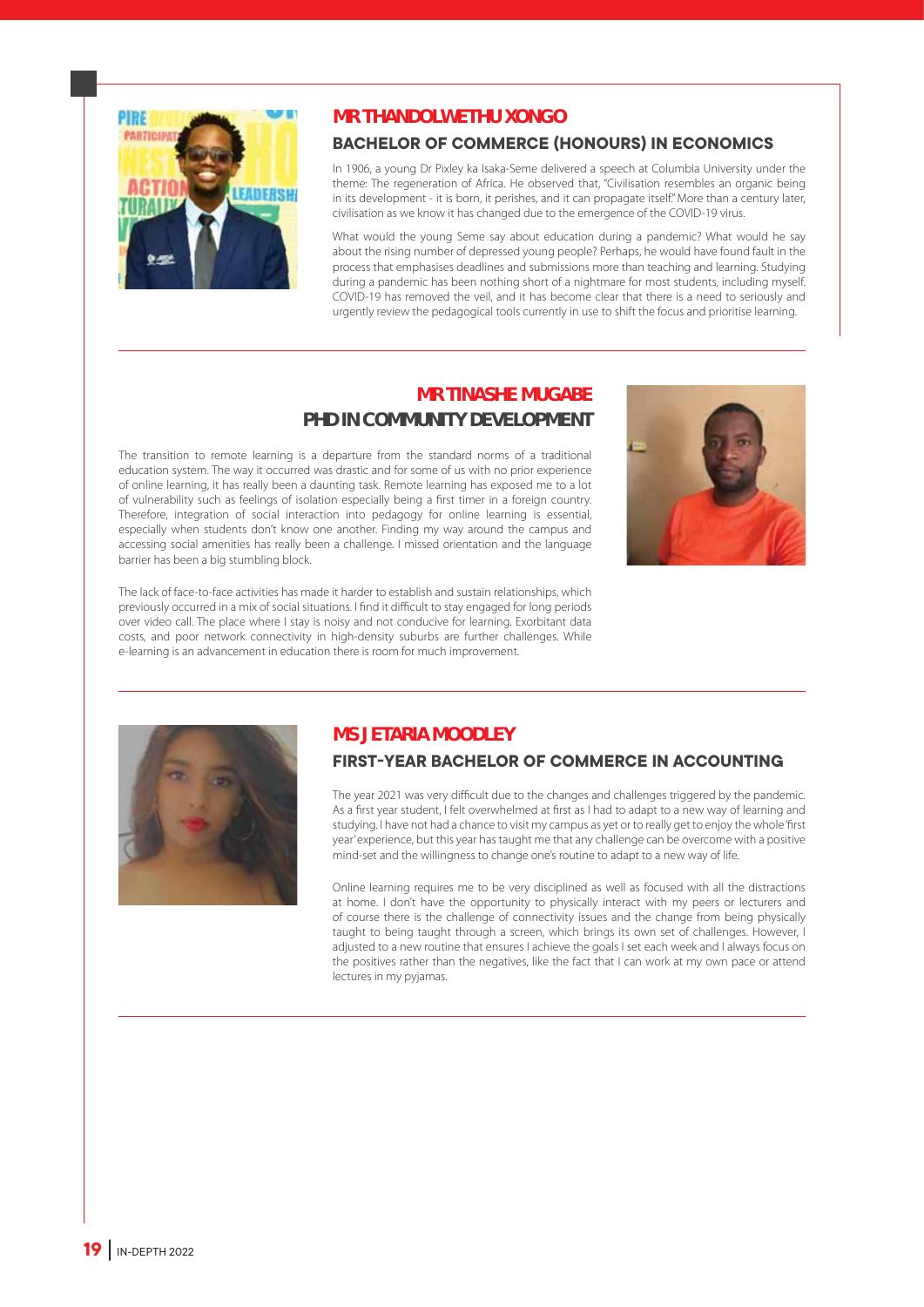

#### **MS ITUMELENG MOTLOKOA**

#### **SECOND-YEAR BACHELOR OF COMMERCE-GENERAL**

The pandemic has made life a little easier for me as it has slowed down time, leaving me with more time to focus on the people I love as well as personal development. When it started I felt really isolated, but then I started to realise that I had more time to spend with my family and friends. It opened my eyes to the fact that we don't know the people around us as much as we should because life is busy, and everyone is focused on their own tasks and achievements. Since everything moved online, I've had more control over how I spend my time and what I prioritise. This has meant that I can attend classes in my own time and study at my own pace.

It became apparent to me that I had also neglected my mental wellbeing. When academic work and other things moved online, I could keep better track of my schoolwork and I had time to plan properly, and I had even more time to study and do other things. One other thing that stood out for me was realising that I have more potential than I'd ever known.

#### **MS NALEDI NDWALANE THIRD-YEAR BACHELOR OF BUSINESS SCIENCE IN FINANCE AND STATISTICS**

Studying comes with pressure, anxiety, and stress. The deadlines, the enormous workload, and the sleepless nights are sometimes too draining. It is no secret that the pandemic has had a negative effect on the mental health of many people. Everything was turned upside down and we were all in panic mode. Having to juggle school while trying to process everything that is happening in the world is difficult. However, there are pros to studying online. It has taught me to be more organised; I am accountable for my actions now. My time management skills are more advanced, and it has helped me acknowledge the weaknesses that negatively affect my academic work. I must say, writing texts and exams in one's own space was the best! It decreased the anxiety and panic that comes with writing a test or exam. Sometimes test dates and assignment deadlines were too close, but, all and all, online learning is convenient and allows us to be flexible.





#### **MS SIMPHIWE NGOBESE FINAL-YEAR BACHELOR OF LAWS**

During these hard times, it is easy to panic and get upset. It may seem that our previous life will never return. Those negative thoughts and feelings really get to me sometimes. Compared to normal schooling, online learning is less effective for me. During normal lectures I could approach my lecturers at any time if I had a question, and I could also discuss with my classmates. I miss the vibrant university environment because staying at home is boring.

However, some positives came with studying during a pandemic. Studying online has given me the time to do things that I enjoy. During the pandemic, I was able to start my lip-gloss business that I have dreamed of for as long as I can remember. The lesson schedule is flexible and I now have time to prepare for my next lecture in-between assessments.

However, I still prefer the traditional way of learning with face-to-face lectures and real-life interactive classrooms. I would advise my peers to remember that this situation is temporary and to try and do things that they enjoy; this is an opportunity to try new things, not just your schoolwork.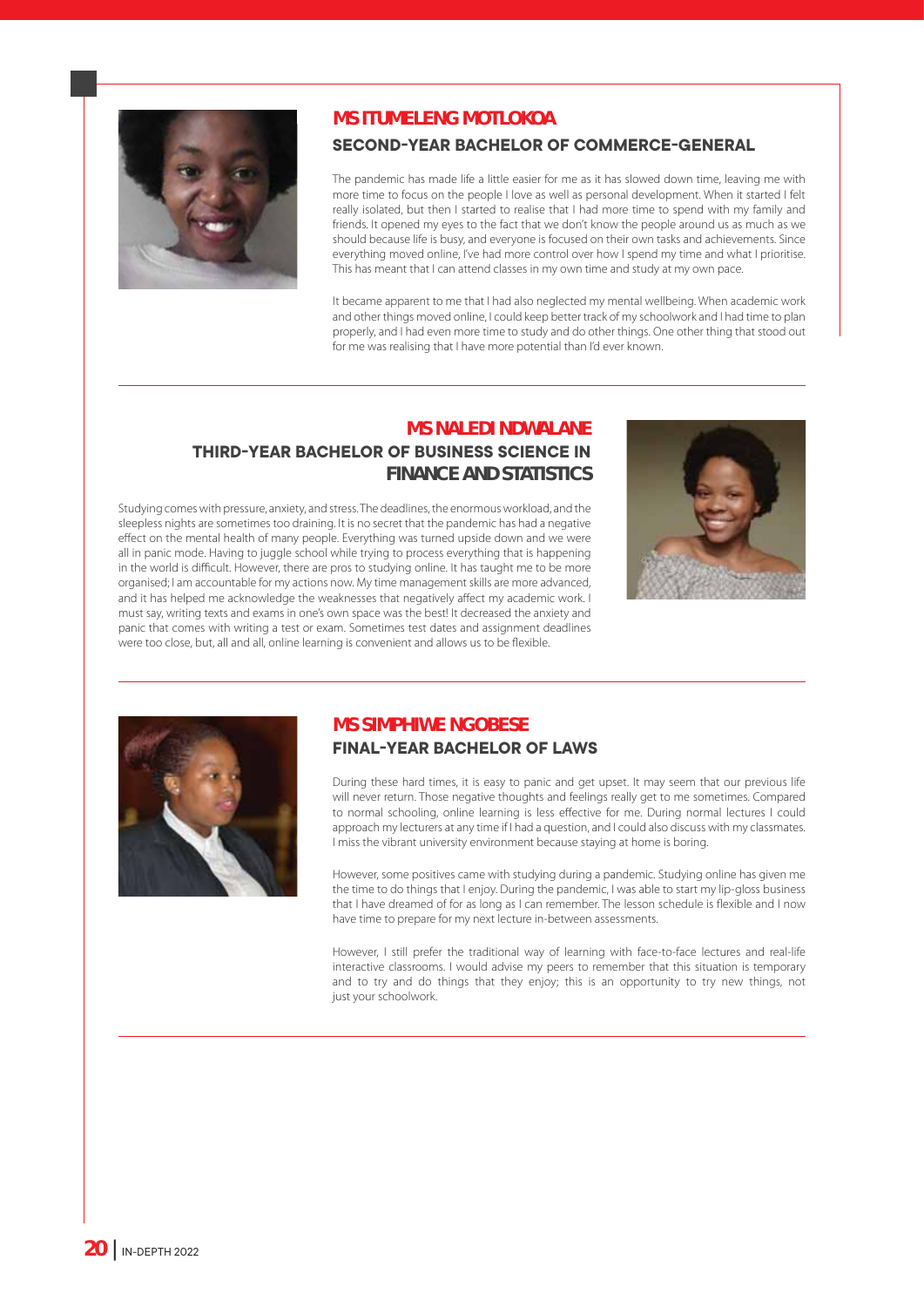

#### **MS ALINDILE NKWANYANA**

#### **THIRD-YEAR BACHELOR OF LAWS**

My experience in academia during the global COVID-19 pandemic has been filled with adversity. Needless to say, it has been an eye opening experience. I have been exposed to depending more on technology on a day-to-day basis. The pandemic compelled most of our studying to be virtual, especially if the degree in question is more theory based. This meant that one had to quickly get the hang of using video platforms and depend more on internet sources to do research and make submissions.

The pandemic changed our lives as we had to cope with the fast-paced virtual life of online tests, virtual submissions and non-contact classes. This has totally transformed the academic world as we know it. However, most students have caught up with the new normal with the aim of achieving the goals we have set ourselves. One thing's certain; we sure know how to adapt!

#### **MS NITASHA PILLAY THIRD-YEAR BACHELOR OF COMMERCE IN INFORMATION SYSTEMS TECHNOLOGY AND MARKETING**

Based on my experiences with online learning at UKZN during the pandemic, online education has paved the way for a richer understanding of concepts. It has equipped me with technological and online collaboration skills to embrace the Fourth Industrial Revolution. Online learning has taught students the value and importance of technology.

Online learning was difficult to grasp when it was first implemented, but eventually, I learned selfdiscipline in my approach to studying (using my phone alarm as reminders for class and having a diary to manage my tasks for the day). It is flexible as I can work at my own pace. Due to some online lectures being recorded, I can pause videos and write notes to fully extract what is being taught. However, network connectivity issues are a hindrance. As a student who has experienced both contact lectures in 2019 and online classes from 2020, I find online lectures more effective. This new mode of learning has taught me to embrace change and adapt to challenges.





#### **MS ROPAFADZO BLESSING MUNEMO MASTER'S IN BUSINESS LAW**

It has been extremely difficult to study during the pandemic. Restrictions on international travel, the introduction of a compulsory online registration process and virtual learning shifted the academic process for students. It was extremely difficult to complete the registration process without immediate assistance from university staff. The lockdown measures slowed down everything, from accessing the student help desk to communicating with the relevant personal in my Department. Losing colleagues, friends and family to the pandemic made it difficult to concentrate and I sometimes wondered if studying was all in vain. Today all hurdles have been conquered in the most amazing manner through dedication, discipline and passion. While studying during the COVID-19 pandemic was nothing short of challenging, it's a blessing to be able to look back at and say "I made it".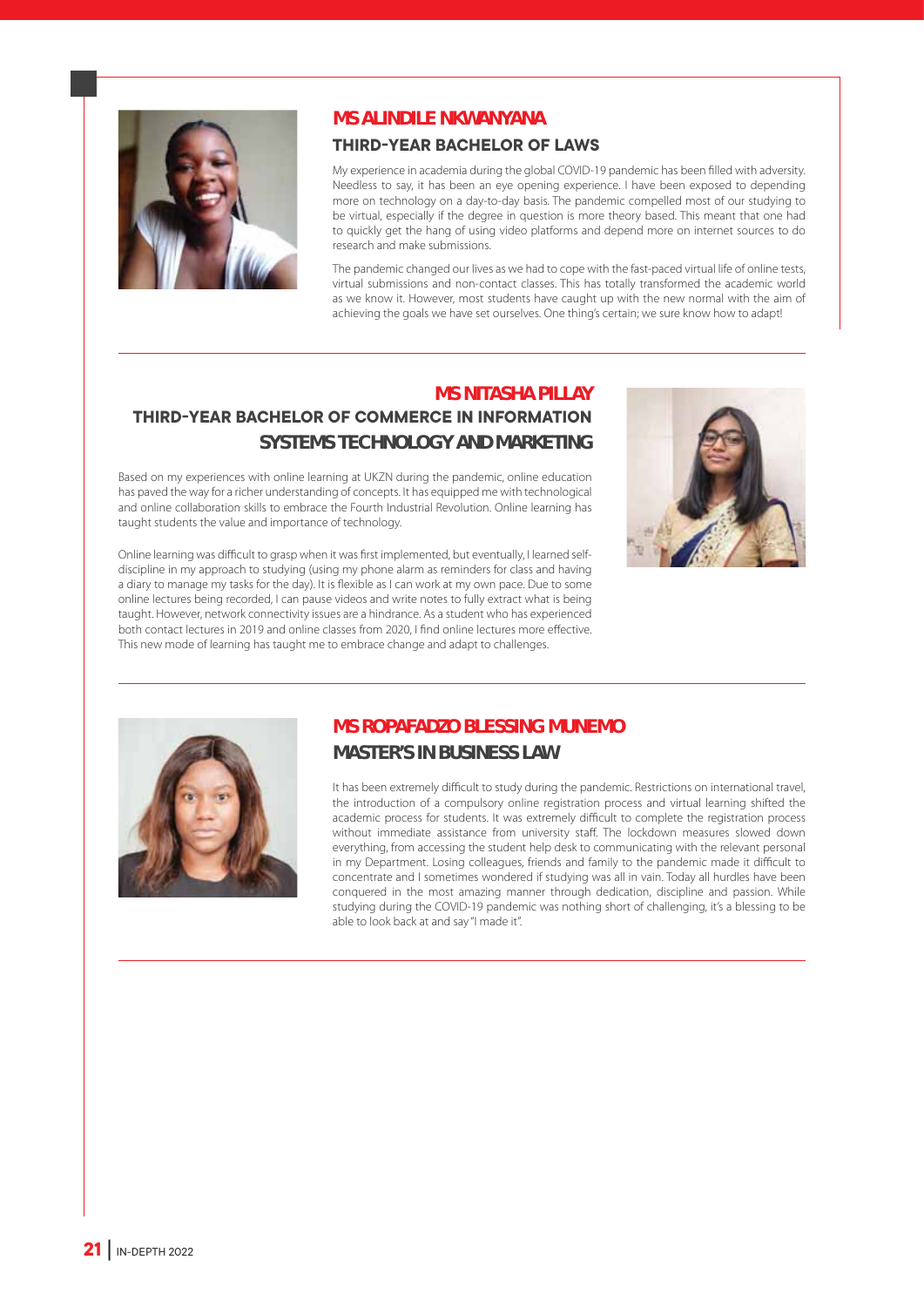# **ALWAYS LOOK FORWARD: EXCELLING AGAINST ALL ODDS**

**Words by Colleen Dardagan**

**Postgraduate** student, Ms<br>
Ntombizoxolo Mfeka has not<br>
allowed a life-changing disability<br>
to stop her from excelling in her studies. Ntombizoxolo Mfeka has not allowed a life-changing disability

"I had never been sick before. When I was 20 years old, I suffered from a severe headache for three days. When I woke up on day four, my left eye was dark. I was admitted to hospital where my right eye slowly went dark too. Until today the doctors have no idea why I went blind."

Fast forward, and Mfeka is completing a Postgraduate Diploma in Human Resource Management at UKZN, having already been awarded a BSc. Social Science, and Honours in Policy and Development Studies.

On her discharge from hospital in 2012, Mfeka returned home to Ixopo for two years. In 2015, she enrolled for computer training at the KwaZulu-Natal Society for the Blind in Durban after which she was accepted at UKZN.

"My lifestyle changed completely after I lost my sight. I depend on hearing and touch to identify something and need someone to assist me in all that I do."

However, being at university has nurtured her independence. "I am on the Pietermaritzburg campus and was taught to walk alone on campus with my cane. I took a decision to stay alone in residence without personal assistance."

Mfeka uses a Microsoft screen reader application called Jaws which is specifically designed to assist those who are blind or have impaired vision. "I would be so pleased if the app was installed on all computers at UKZN. I would also love to find a document reader at the University library that can read a textbook for me or have access to audio books at the libraries," she said.

Mfeka praised UKZN for its inclusivity. "UKZN's Disability Unit supports students with disabilities.

The University has given me an opportunity to improve my skills and knowledge which means I will be able to find a job one day, or fulfil my dream to start my own business," she said.

She chose to study Policy and Human Resources because of her love of people and concern about how they are treated in the workplace. "The course has helped me to understand and investigate

government policies linked to human resources. For example, when the COVID-19 pandemic broke out early in 2020 and President Cyril Ramaphosa announced the national lockdown regulations, I researched the government's response and the critical role hospitals and their staff played in the response. The Human Resource and Management course helped me to understand the organisation of people and policy applications in the different sectors."

Mfeka cites politician, Dr Nkosazana Dlamini Zuma and UKZN Alumnus, Dr Thandeka Mazibuko - a women's health advocate - as her role models because they are independent women leaders.

"These women inspire me to keep working towards my own dreams. When I am financially secure, I want to establish my own business and create work opportunities for others. I hope to establish a non-governmental organisation that improves the skills of people with disabilities. That is why I am studying the subjects that I am. I love to work with different people and create strategies to solve issues in the workplace. In any organisation, human resources in partnership with management is critical to nurture workplace harmony and prosperity."



**Ms Ntombizoxolo Precious Mfeka, a UKZN postgraduate student who shines with distinction.**

> Her advice to young people with disabilities who want to follow a professional career is: "The first thing is to accept your disability. Don't allow other people to control your life. Be self-motivated and think positively about what you want to do with your life. Know your story and your dreams and avoid relationships with people who have no vision for their own lives. I always look forward and that is why I have succeeded beyond my disability." $\Box$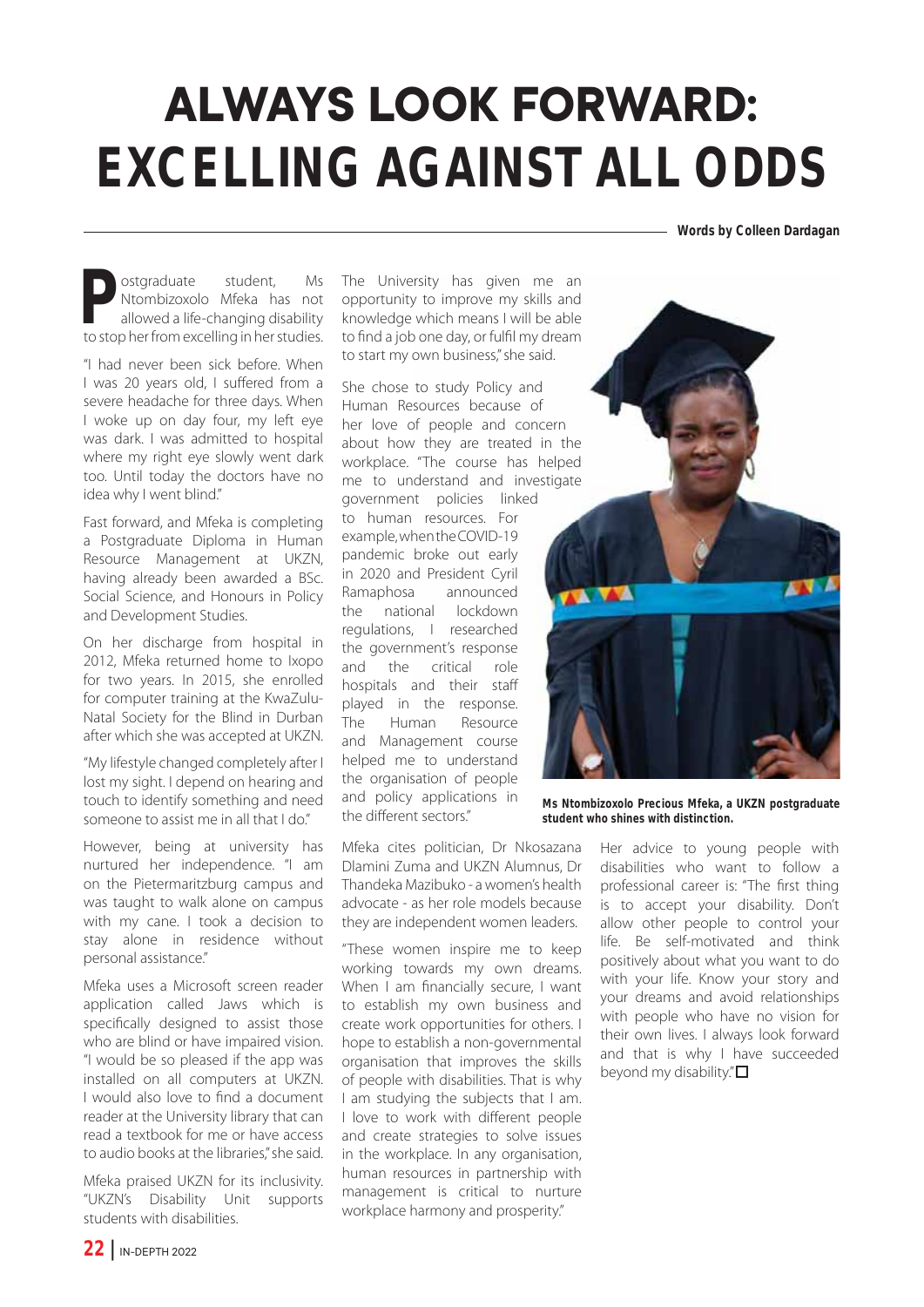## **MATHEMATICS DEGREE FULFILS AND LIBERATES TOP UKZN GRADUATE**

#### **Words by Colleen Dardagan**

**Adecision to study a degree in Mathematics has not only seen UKZN top achiever Mr Shimon Corcos excel beyond his own** in Mathematics has not only seen UKZN top achiever Mr expectations, but choosing the subject just because he loves it has provided the student with an unexpected sense of fulfilment and liberation.

With so many interests and a desire to choose a career path that promised good financial returns, Corcos looked at a host of options once he matriculated.

"I have been passionate about mathematics and problem solving since a very early age. Strangely, it was not until I looked at various degrees that I realised I could pursue mathematics on its own. But I asked myself what many others still ask me today: 'What would I do with a degree in maths?' It wasn't until I started the degree that I began to realise how fulfilling it is to study for the sake of one's passion without being concerned about any future income-earning potential or how I will use my qualification," he said.

Corcos graduated summa cum laude with a BSc in Mathematics and Applied Mathematics and was awarded UKZN's 100th Anniversary Scholarship for his results in his first year of study. This is a Prestige Undergraduate Scholarship awarded to one of the top three performing undergraduate students in the entire University.

In his second-year, he was awarded the Lawrence and Constance Robinson Scholarship - another top Prestige Undergraduate Scholarship which is awarded to the best single undergraduate in the University.

Also in his second year, Corcos was awarded the Townley Williams Scholarship for the best student who entered their final-year of study which was followed by the Zac Yacoob Scholarship for the best student who had completed a three year degree.



**Mr Shimon Corcos, one of UKZN's top performing students.**

"In my final year, I scored 100% for seven out of the eight modules. For the latter, I scored 98%," he said.

With an overall aggregate for his initial degree of 97%, Corcos is now busy with his BSc Honours degree in Mathematics and has achieved 100% for all four modules completed in the first semester. He was named in the list of UKZN's top 40 Most Inspiring Students.

Corcos, who was born to a South African mother and Middle Eastern father grew up in Queensburgh, Durban. At the age of five, he was diagnosed with Autism and was subsequently enrolled in the autistic unit at a special needs school in the city.

Regardless, Corcos' parents made the decision to place him in a mainstream school as they recognised he had above average potential. He started at Malvern Primary School aged six before enrolling at St Benedict's School in Pinetown for his high school career.

While the decision proved challenging for him, Corcos said he was more than determined to overcome by adapting and leaning on his family, teachers and friends for support and guidance. "I was accepted for who I was. I was able to express myself freely among my peers and teachers at the mainstream schools. A milestone for me was winning the Good Fellowship award in primary school as pupils and teachers cast a vote for the person they believe is worthy of the award."

Another award which stands out as a highlight during his school years was winning the Cultural Floating Trophy at St Benedict's School.

Now well into his Higher Education career, Corcos says he hopes to study towards a masters' degree and PhD. "I am thoroughly enjoying studying for my own sake and I hope to stay in academia, not only to study further but to impart my knowledge to younger generations through a career in lecturing," he said.

Corcos said if he could invite some of his heroes to dinner, he would include George Cantor, the mathematician who created Set Theory which is now a standard subject in the study of mathematics; Terence Tao, arguably one of the most famous mathematicians alive and a child prodigy who became a professor at the age of 20; Andrew Wiles who proved Fermat's Last Theorem which had remained unsolved for over 300 years; and Athol Fugard, the award winning South African playwright because, Corcos says, he is unafraid to speak out against what he finds to be morally incorrect and was an activist throughout his life against all forms of discrimination or othering.  $\square$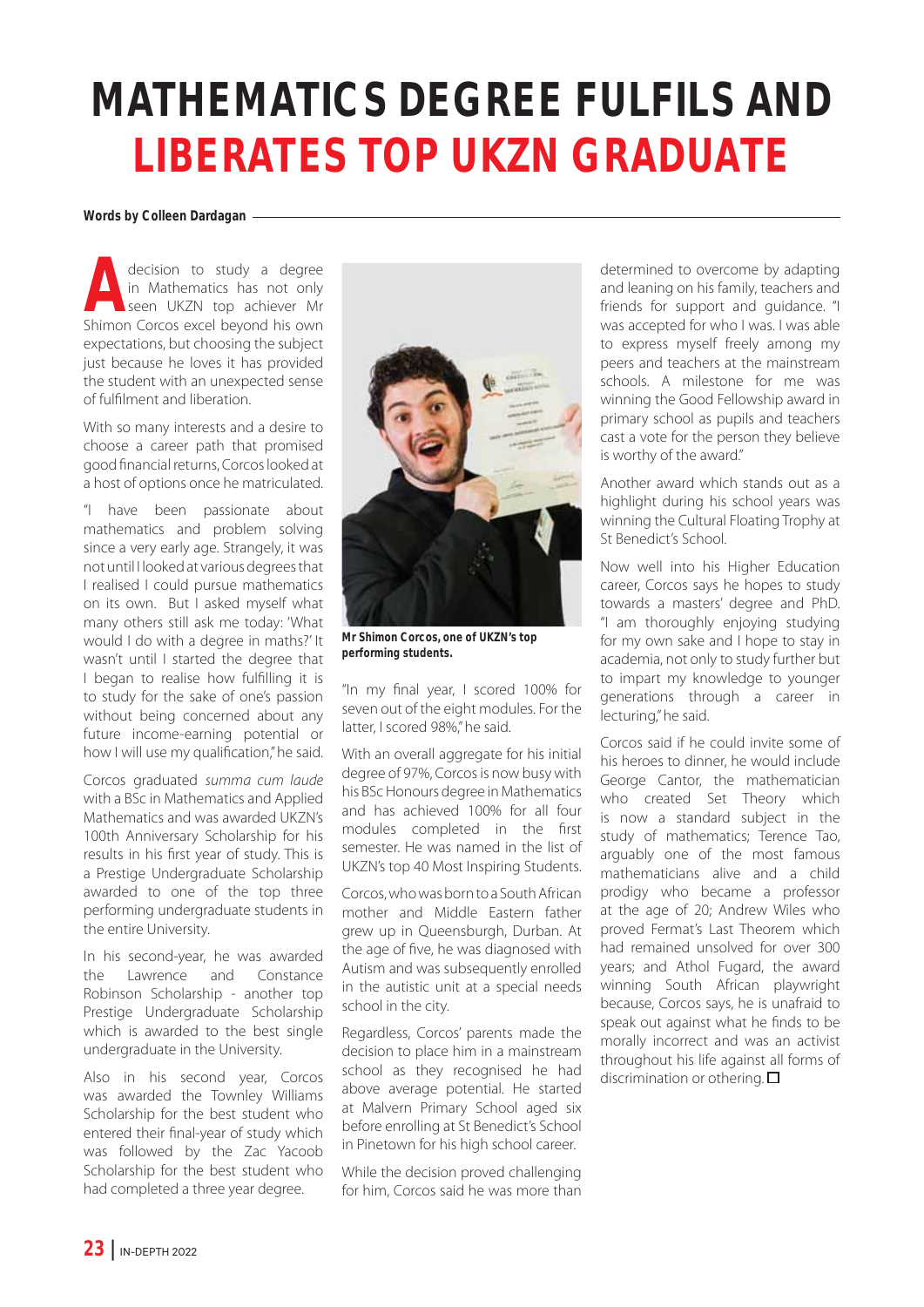# **A PASSION FOR LINGUISTICS**

#### **Words by Taschica Ramkalan**

**The fact that there are more than**<br>6 000 languages in the world<br>inspired Professor Jochen Zeller<br>to enter the field of linguistics. 6 000 languages in the world inspired Professor Jochen Zeller to enter the field of linguistics.

Zeller, whose mother tongue is German, said that when he started to learn English and French at school, he was fascinated by how different these languages are. "They use different words, sounds, and grammatical rules. At the same time, I understood that every language spoken on the planet is an expression of something quintessentially human – languages are the product of an underlying, cognitive ability that all healthy individuals possess. This ability is programmed into the human brain and enables every person to acquire at least one language during childhood, and to use it to communicate with other members of the same linguistic community. There are 6 000 to 7 000 languages in the world, and I have always been intrigued by this vast diversity," he said.

As a linguist, Zeller investigates the nature of this biologically determined language faculty, as well as how and why this universal ability manifests itself through language variation. "I study and compare different languages to determine what their differences and similarities can tell us about the 'language instinct' (a term coined by the cognitive psychologist and linguist Steven Pinker)."

Zeller, who holds a PhD from Goethe University, Frankfurt in Germany moved to South Africa in 2001 and joined the Linguistics Programme at the then University of Natal (now UKZN) in 2003. He currently serves as Associate Professor in the School of Arts in UKZN's College of Humanities.

"I've always had great colleagues and wonderful students at UKZN, and together we have built a strong and attractive academic programme over the years, offering undergraduate and postgraduate training and supervision in linguistics, and conducting research



#### **UKZN academic, Professor Jochen Zeller.**

in many important theoretical and applied areas of the language sciences. Linguistics is one of the most vibrant disciplines in our School and I'm very happy to be part of this Department," said Zeller.

He started his career doing research on European languages such as German, English and Dutch, but when he moved to South Africa, he began working on African languages, particularly isiZulu and related languages.

"The indigenous languages of South(ern) Africa are extremely fascinating and are of great interest to any linguist who aims to understand how language works, because their rich morphology, sentence structure and relatively flexible word order reveal a lot about the cognitive mechanisms and principles that underlie the computational system of natural language, which determines our ability to combine words and phrases to produce sentences.

"African languages also inform our understanding of what linguists call the 'interfaces' between different components of language. For example, the interface between phonology and syntax regulates how the tonal and intonational properties of a language interact with word order; the interface between syntax and semantics governs the relation between structure and meaning, etc. Research on the relevant grammatical properties of African languages has provided many insights into the modular organisation of our language organ and the relationships between different aspects of linguistic knowledge," he said.

In 2019, Zeller was part of an international research team led by scientists from the University of Birmingham and the Leibniz-Centre General Linguistics (ZAS), Berlin, that investigated the 'iconic' properties of natural language.

Humans use visual gestures to express meaning that can be understood by other humans, even if no conventionalised link between the gesture and its meaning has previously been established. For example, the meaning of 'round' can easily be gestured by making a round shape with one's hands; the meaning of 'this' can be expressed by simply pointing at something, etc. In such cases, meaning is established because the visual properties of the sign resemble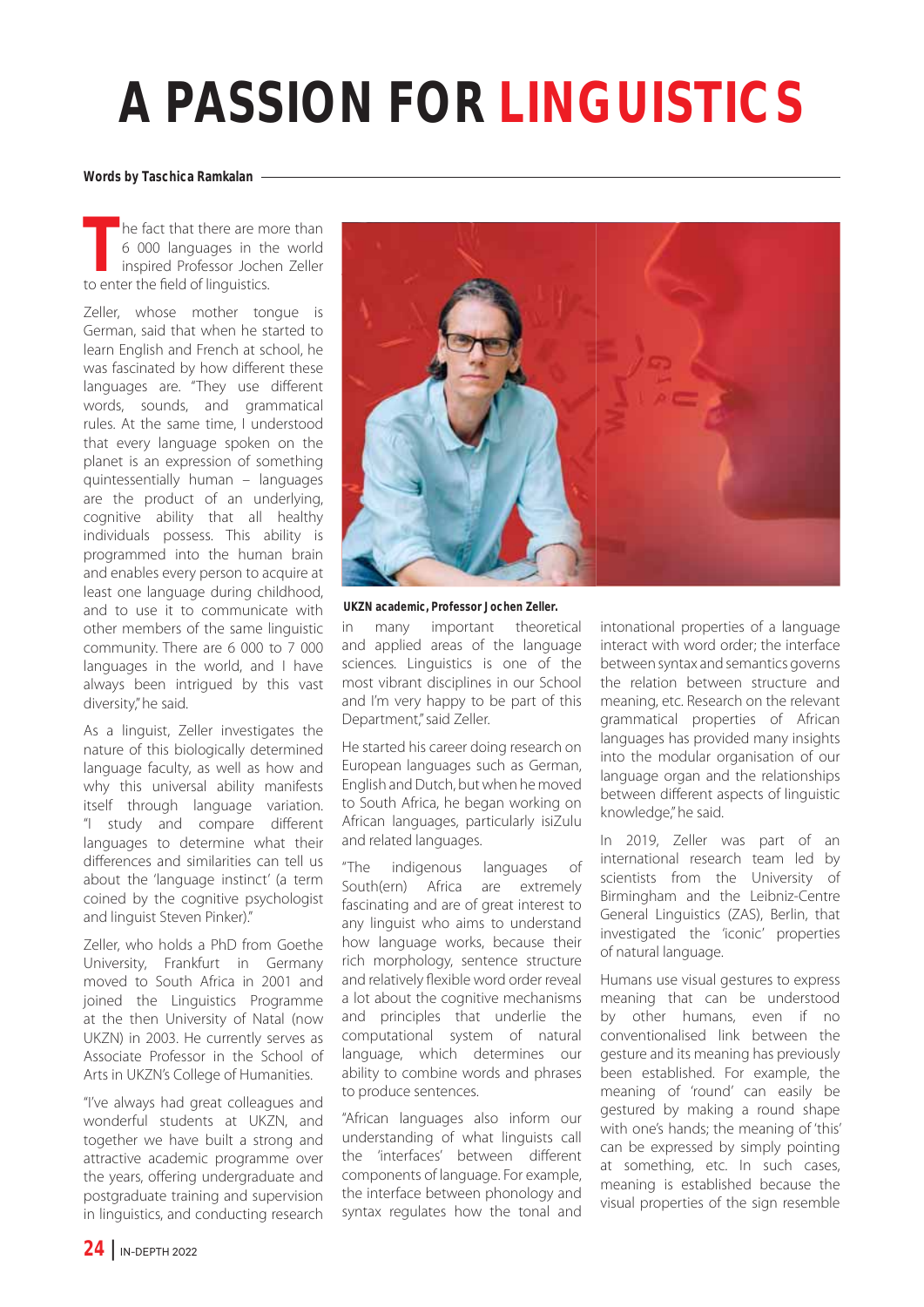or cue its meaning, a property known as 'iconicity'.

The research team investigated if iconicity is also a property of vocalisations, can non-linguistic, nonconventionalised sounds (i.e., sounds that are not words) convey specific meanings that can be understood by people from different cultures and with different linguistic backgrounds?

"To test this, we used non-linguistic vocalisations as our stimuli, which had been recorded by English speakers to signify certain basic concepts. For example, a noise with a rising tone was created to indicate the meaning 'good', a sound with a falling tone was produced for 'bad' etc. (other vocalisations were recorded for animate or inanimate entities, such as 'child' or 'knife', for actions such as 'hunt' or 'cook', or for demonstratives such as 'this' and 'that'" (the recordings can be

found in the Open Science Framework repository: https://osf.io/4na58/).

The recordings were then played (online or in the field) to listeners who had never heard these vocalisations before. The listeners (986 participants from different parts of the world, speaking 28 different languages, including isiZulu) then had to choose – from six alternatives – the meaning that they thought was intended by the vocalisation.

The research team discovered that iconic vocalisations can convey a much wider, more accurate range of meanings than previously assumed. The study revealed that the 'missing link' that helped our ancestors to begin communicating with one another through language may have been iconic sounds, rather than charade-like gestures – giving rise to the unique

human power to coin new words to describe the world around us.

As Zeller describes it:

"In both the online and field experiment, our participants generally performed better than chance when identifying the correct meaning of the vocalisations. The study therefore provides evidence that humans from different cultural and linguistic backgrounds have the ability to understand new vocalisations produced by others in order to express basic concepts. Although we cannot draw firm conclusions about how our prehistoric ancestors communicated, our results point to the possibility that rudimentary forms of communication between early humans included iconic vocalisations, and that iconicity may have played a role in the evolution of spoken languages." $\square$ 

## **PROMOTING MENTAL HEALTH CARE IN AFRICA**





**Professor Johannes John-Langba who sits on the board of the World Federation for Mental Health.**

**An** interesting story lies<br>behind the name of Social<br>Work academic, Professor<br>Johannes John-Langba. behind the name of Social Work academic, Professor Johannes John-Langba.

John-Langba was born in Sierra Leone on Africa's West Coast not long after the former British colony gained its independence in 1961.

His father named him Johannes after a friend he worked with on the iron ore mines – an unusual name for a West African.

The surname, originally Langba, was changed to John by his grandfather, also a miner, who believed it would help having an English name as control of the mines during the colonial era which began in 1808 was still very much in British hands. "Later my father decided to reintroduce the Langba to reconnect with his African roots," said John-Langba.

His election to the board of the World Federation for Mental Health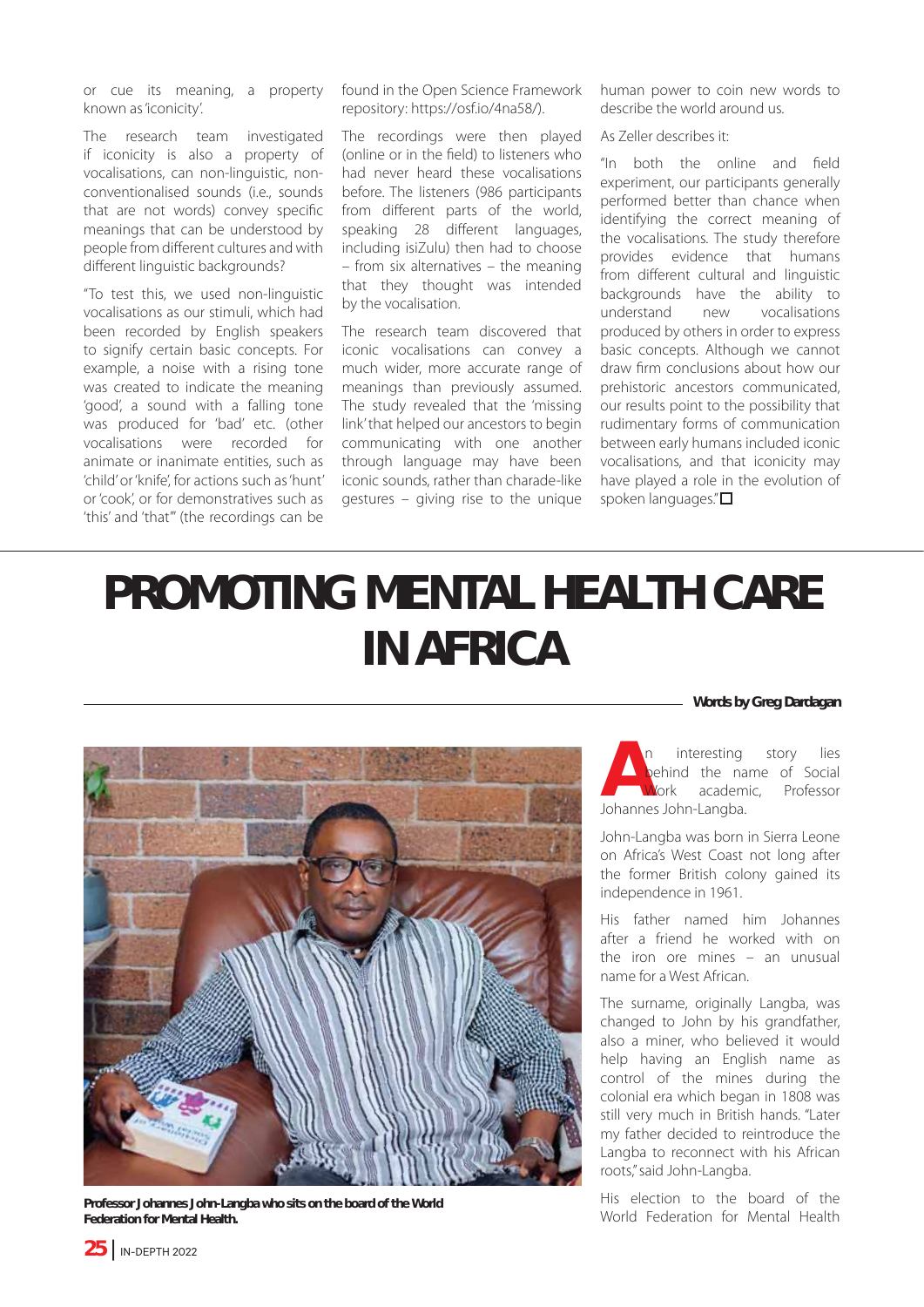(WFMH) and appointment as its Vice-President Africa – with which he plans to promote mental health awareness on the continent – adds to the long list of accolades he has received in his academic career of more than 30 years.

The WFMH promotes mental health awareness, prevention of mental disorders, advocacy, and best practice recovery focused on interventions worldwide.

Another highlight of John-Langba's career was receiving the Dr Inabel Burns Lindsay Social Work Education Leadership Award from the School of Social Work at Howard University in the United States in 2019. An alumnus of the University, he was the first African and only the ninth person to receive this award that is presented to graduates who display similar educational leadership qualities to those of the founding Dean of the institution, Dr Lindsay. "I believe I received the award for the excellence I achieved in social work and the promotion of social justice in Africa. I was very surprised by the honour but was told the university had been tracking my contributions in the field for some time."

One of 13 children, John-Langba was born in Lunsar in the Port Loko district in the north of Sierra Leone and completed his SC/GCE 'O' Level exams at the University Secondary School in Njala and SC/GCE 'A' Levels at the Government Secondary School (Bo School) in the south of the country. He graduated with a BSc. Ed degree from Njala University College (University of Sierra Leone), majoring in Chemistry.

John-Langba's hopes of studying to be a medical doctor were dashed by the outbreak of civil war in 1991, forcing him to flee to the United States where he settled in Maryland and started working for a private institution caring for adults with developmental disabilities and mental health issues. He became a Qualified Developmental Disabilities Professional (QDDP) of the State of Maryland and registered for a Master's degree in Social Work at Howard University in Washington DC in 1998, completing it in 2000. He was awarded the William H and Camille-Hanks-Cosby Fellowship (now Founders Fellowship) for "outstanding scholarship and achievement" as a graduate social work student.

He went on to complete his PhD (Social Work) and another Master's degree in Public Health at the University of Pittsburgh in 2004 after which he received a post-doctoral research Fellowship from the Africa Population and Health Research Centre in Nairobi in Kenya. "Now that I was qualified it was time for me to return to Africa and contribute to research capacity building on the continent. In 2006 I left Kenya after being offered a post of senior lecturer and Child Poverty Programme Manager at the Children's Institute in the Faculty of Health Sciences at the University of Cape Town (UCT) – my first taste of life in South Africa and one I enjoyed a lot."

**I believe I received the award for the excellence I achieved in social work and the promotion of social justice in Africa. I was very surprised by the honour but was told the university had been tracking my contributions in the**  field for some time."

John-Langba took up various senior posts in academia in Cape Town, Johannesburg and Kenya as well as at the United Nations and international NPOs. He was a senior lecturer in UCT's Department of Social Development from 2011 to 2017 when he moved to UKZN to become an associate professor in the Discipline of Social Work.

He is currently Academic Leader of Research and Higher Degrees in the School of Applied Human Sciences

and Director of the College of Humanities' Doctoral Academy. John-Langba represents UKZN on the newly-

launched Anti-Substance Abuse Forum of the KwaZulu-Natal Department of Social Development.

His appointment to the WFMH is in recognition of his contribution to mental health care in Africa over many years. Vice-President of Cape Mental Health – the oldest mental care association in South Africa, John-Langba said he would focus on calling on African governments for greater investment in resources for mental health.

John-Langba, who has made significant contributions to challenging socially restrictive and discriminatory practices affecting the mental health of people in Africa and throughout the world, said he will represent the organisation on all issues involving mental health on the continent.

His appointment is in line with his current research interests on the psychosocial dimensions of the COVID-19 pandemic among university students in Kenya, Tanzania, Ghana, Sierra Leone and Botswana; its impact on home-based carers of persons with mental and neurological disorders, and the factors that influence university students in deciding whether to get vaccinated as well as the mental health impacts involved in that decision.

His goals for the future are to promote mental health literacy and awareness in Africa and to conduct research on priority mental health problems among survivors of gender-based violence in South Africa, a neglected area of research. "I also want to investigate the mental health impacts of 'Long COVID' among the poor and vulnerable in Africa."

John-Langba is married to Nasaka who has a doctorate in Public Law from UCT - and they have two children, a son, Mukeh Lemaiyan (14) and a daughter, Musu Naserian Hawa (9).

He relaxes by watching football – Liverpool in England and Pirates in South Africa are his clubs.

His fervent hope for South Africa is that its people learn to tolerate one another and understand clearly that education is the most sustainable way out of poverty.  $\square$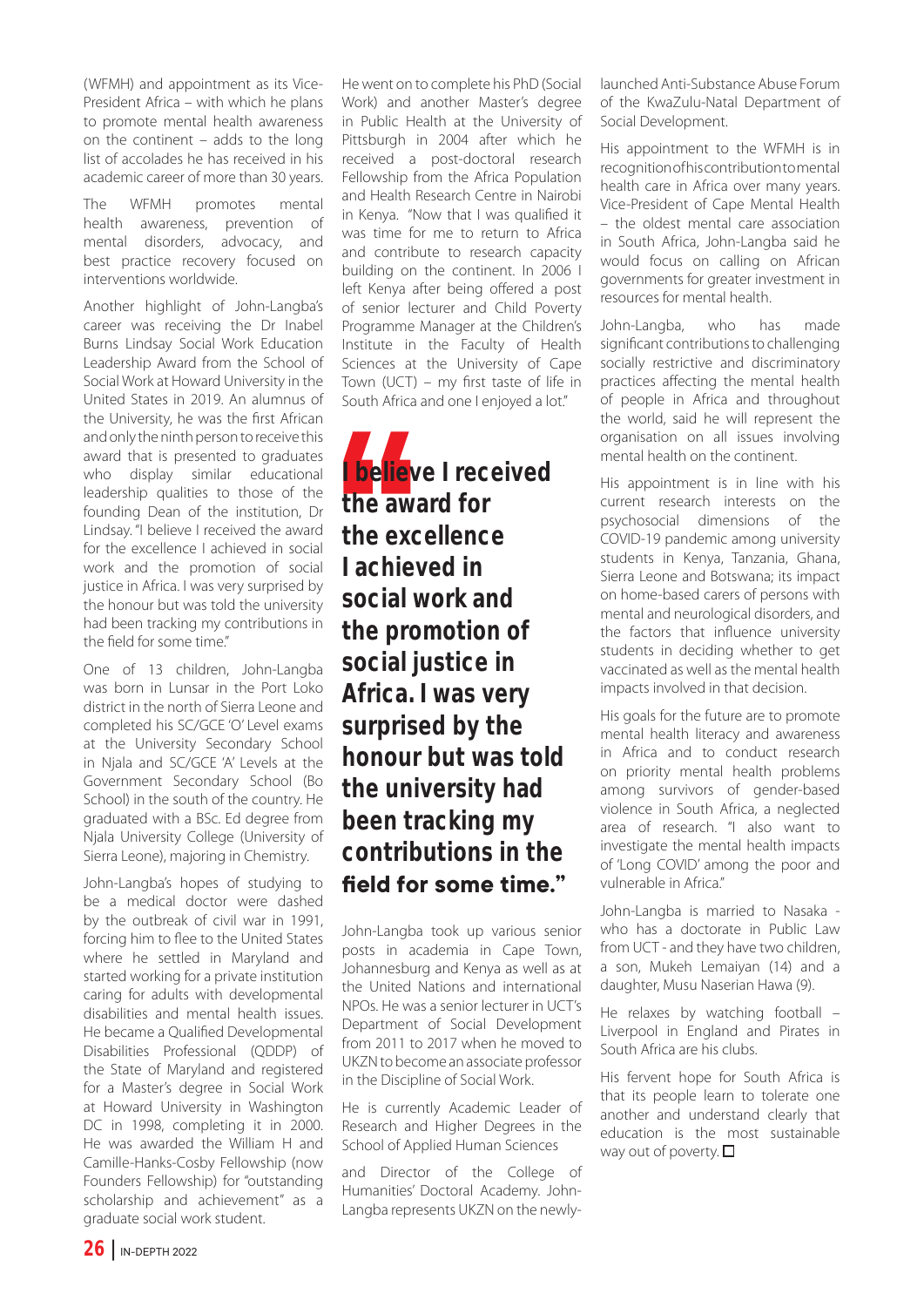### **COVID-19 INCREASES RELIANCE ON TRADITIONAL MEDICINE**

**Words by Bheki Mbanjwa**

**D**uring the early days of COVID-19, remedies like ginger and garlic that were deemed helpful in fighting the symptoms COVID-19, remedies like ginger and garlic that were deemed of the virus flew off the shelves of pharmacies and supermarkets.

There was also increased use of traditional medicine and other alternatives to treat COVID-19.<br>President Andry Raioelina of President Andry Rajoelina of Madagascar made world headlines when he claimed his country had found that a herbal remedy derived from the artemisa plant was effective in the fight against the virus. This announcement was warmly received by many leaders, including the late President of Tanzania, John Magufuli who announced in early 2020 that his country was to import the herbal remedy for the treatment of COVID-19 patients.

Before vaccines were developed and made available to people on the African continent, many turned to traditional medicine to fight COVID-19.

Professor Nceba Gqaleni of the Africa Health Research Institute at UKZN said that he heard stories of the overharvesting of umhlonyane (artemisaafra or African Wormwood): "Some people were even pulling the roots of the plant. Steaming became popular on social media," he recalled.

In-Depth asked Gqaleni to describe exactly what is meant by traditional medicine. He explained that firstly, it refers to an indigenous healthcare system inclusive of practitioners, medicines, and all its supporting systems. Secondly, traditional medicines (plural) refers to products used to treat or manage an unhealthy person. Philosophically, traditional medicine is grounded very differently to biomedicine as it is based on local indigenous knowledge.

"It is holistic and culturally appropriate, while providing persons with health care needs with more than the



**Professor Nceba Gqaleni, an expert in traditional medicine.**

biological explanations offered by allopathic medicine. It is what people want, while still appreciating the role of biomedicine. Traditional medicine<br>existed long before allopathic existed long before allopathic medicine was practiced in this country. It is part of the historical memory of our people. It has been part of suffering and has provided the oppressed with resilience. People spend from their own pockets without subsidy from the government or medical aids. This tells you that they derive benefit."

Gqaleni said that he is not surprised that there has been increased use or reliance on traditional medicine and other alternatives during the COVID-19 pandemic as the world is still scrambling for a cure. This also occurred during the height of the HIV/AIDS pandemic in the late 1990s

and early 2000s before anti-retroviral treatment was made freely available.

"Any pandemic without a cure creates anxiety and panic in the population. People look for solutions to protect their health. This not limited to the use of traditional medicines but includes other alternatives like ivermectin (often used for worms in domestic animals)."

How big is the traditional medicine industry? Gqaleni noted that while restrictive legislation during the colonial and apartheid eras rendered this an informal industry, it is showing tremendous growth.

"It is currently estimated to be worth R20 billion annually, creating about 380 000 jobs. These are largely out of pocket expenses of poor households. With the legalisation of Cannabis,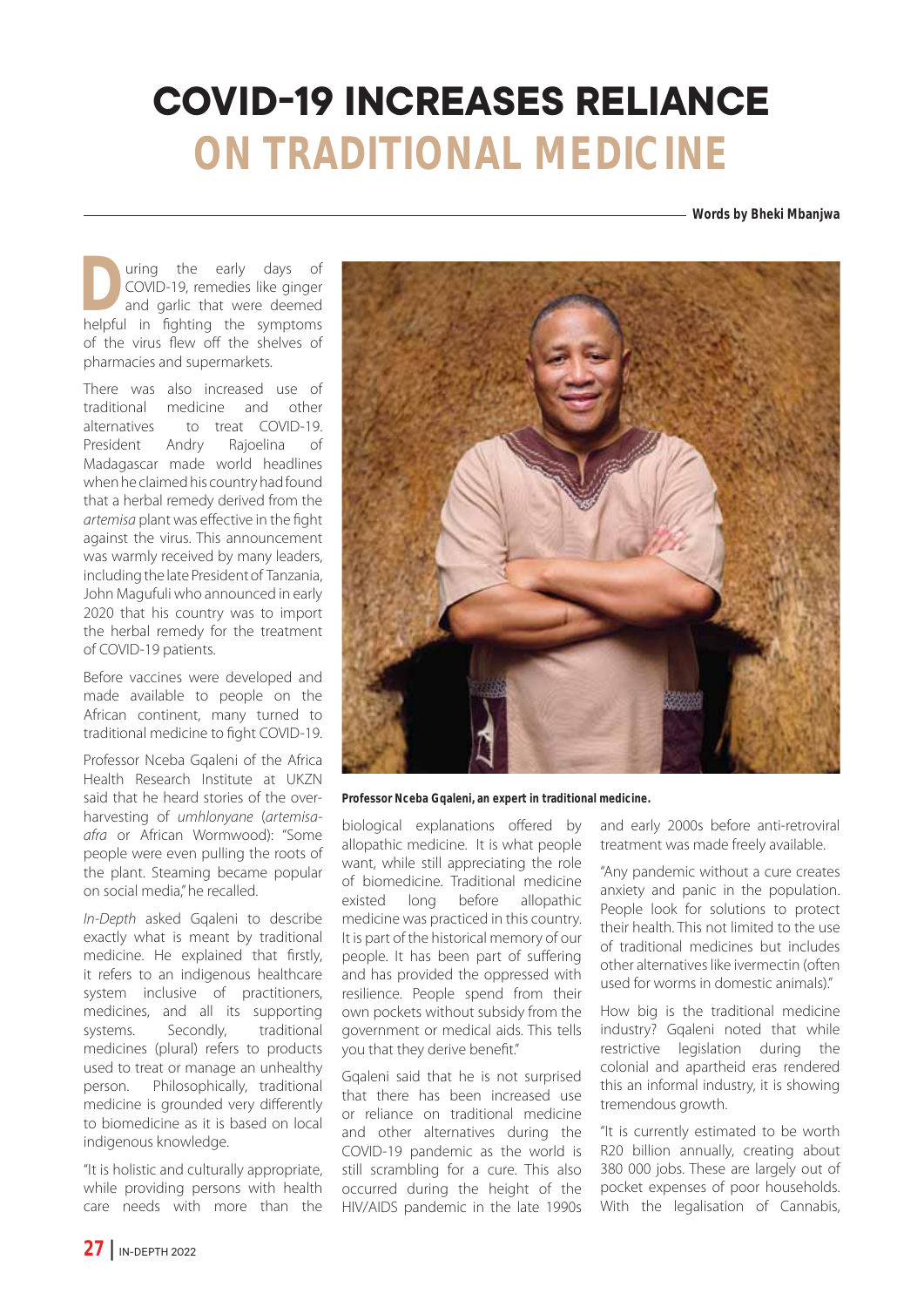

**Professor Nceba Gqaleni in the UKZN Traditional Medicine Laboratory.**

projections are that by 2023 it will inject R100 billion into the economy."

However, he highlighted the need for policy and legislative certainty to ensure a good return on investment for entrepreneurs.



Integration into the health care system would also spur the growth of the traditional medicine industry. Despite the Constitution promoting South Africans' right to freely practice their culture and exercise their choice of health care provision, meaningful integration has been lacking.

Gqaleni attributed this to lack of political will, amongst other things, adding that heath care workers are "not interested in traditional medicine due to their lack of training on it.

"We can only achieve this [integration] by integrating traditional medicine in the curriculum of health science students and change in the political leadership of the Department of Health at all levels."

Given its informality, it is difficult to measure traditional medicine's impact in the COVID-19 response.

The Department of Science and Innovation is funding a consortium of research institutions to study South African plants traditionally used to treat or manage influenza and respiratory conditions. The results are yet to be published. "This started during the second half of 2020 which was a bit late… At the continental level, the African Union, World Health Organisation and Africa Centres for Disease Control and Prevention (Africa CDC) have joined forces and established an expert panel to provide guidance on potential contributions of traditional medicine to the COVID-19 response," said Gqaleni.

He concluded by saying that given that some members of the public may not want to be vaccinated, it is even more urgent that research on traditional medicines is fast-tracked.  $\square$ 

#### **HOW TRADITIONAL MEDICINE IS REGULATED IN SOUTH AFRICA**

The Constitution is the supreme legal instrument in South Africa. It provides that citizens have a right to practice their culture and beliefs and to a health care provider of their choice.

The Health Act is the next level of regulation.

Traditional healers are regulated by the Traditional Health Practitioners Act No 22 of 2007 through the creation of the Interim THP Council with the same status as other health professions' councils.

The South African Health Products Regulatory Authority is tasked with regulating medicines.

The South African Bureau of Standards facilitates the creation of standards in the industry.

The Department of Environmental Affairs safeguards the protection of our biodiversity while the Department of Science and Innovation has created legislation to protect indigenous knowledge.

The Department of Arts and Culture promotes our heritage. Trade is governed by the Department of Trade and Industry and Small Business.

Each municipality has by-laws pertaining to aspects of traditional medicine at a local and community level.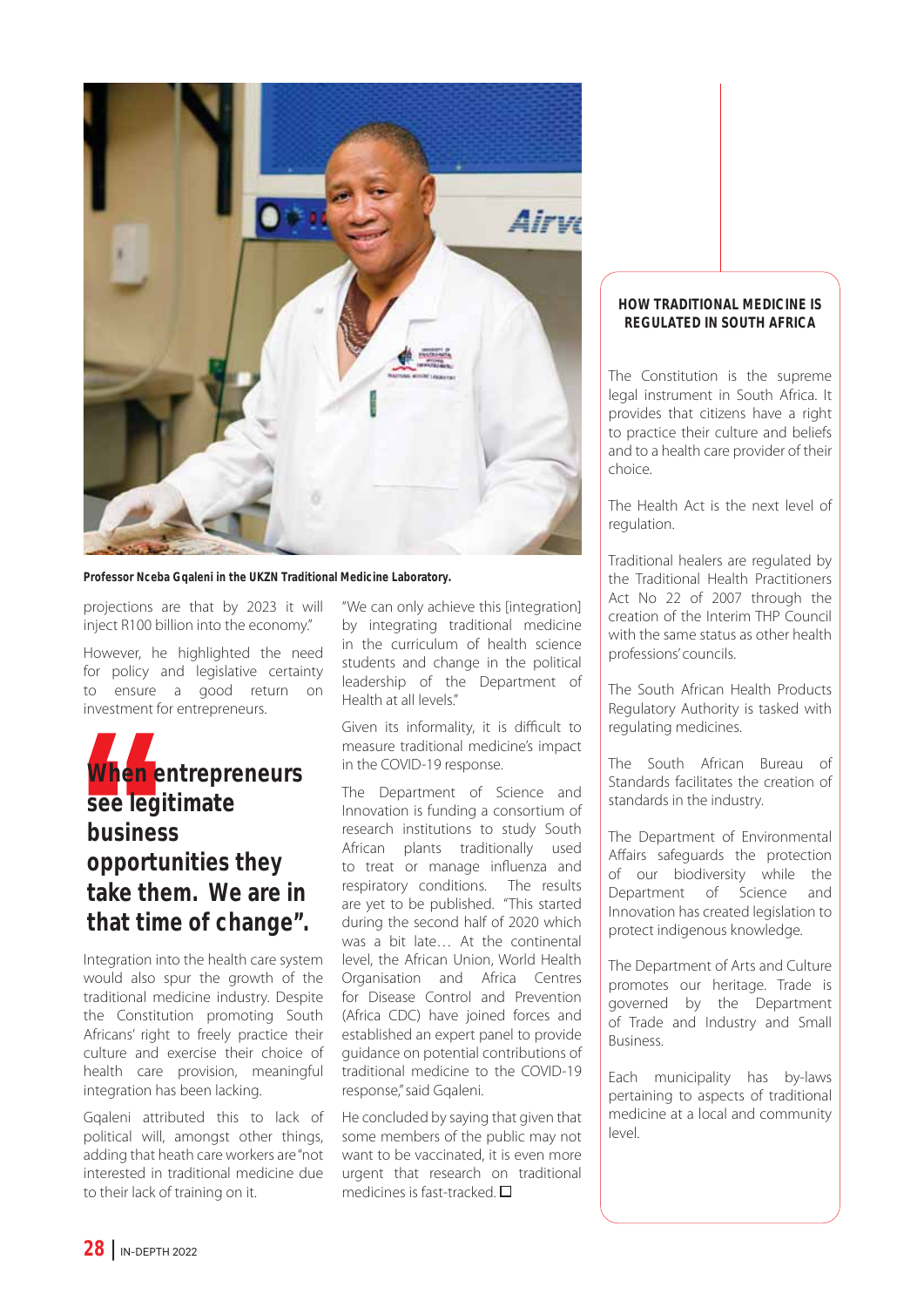# **HARNESSING TECHNOLOGY TO PROVIDE COMMUNITY SUPPORT**

**Words by Colleen Dardagan**

**Acutely aware of the challenges facing 'fragile' pastoral groups at the onset of the COVID-19 pandemic, UKZN's National Research** facing 'fragile' pastoral groups at the onset of the COVID-19 Foundation SARChI Chair in Sustainable Local (Rural) Livelihoods, Professor Betty Mubangizi turned to technology to provide community support and conduct research on the impact of the crisis in these regions.

Mubangizi set up a series of online webinars during the 2020 national lockdown to explore the preservation of income in rural areas and the efficacy of the local government response to the pandemic, while at the same time providing critical information to assist people in keeping themselves safe from infection.

The webinars' guests also drew on insights from previous research in the areas of Matatiele and Mbizana in the Eastern Cape to explain how the social fabric of outlying villages was under heightened threat during the COVID-19 pandemic due to the historical nature of their vulnerabilities such as the lack of service provision and income opportunities.

The webinars were followed by purpose-driven podcasts where guests could enter into conversations relating to issues pertinent to the Chair's overall research objectives on the resilience and needs of rural communities, particularly in a time of crisis. Guests included representatives from non-government and notfor-profit organisations as well as municipal and government officials and community leaders.

Links to the podcasts and webinars were shared far and wide by the researchers, the podcast hosts and guests. The online meeting platform Zoom, as well as the messaging application WhatsApp were used.



**Professor Betty C Mubangizi, UKZN's SARChI Chair in Sustainable Local (Rural) Livelihoods.** 

A second series of podcasts is in the planning stages.

The 10 podcasts titled: SARChI Insights (on Sustainable Local Rural Livelihoods) followed a simple format which included an introduction, conversation or interview and finally, a call to action which in some instances was simply asking listeners to adhere to COVID-19 safety measures to help prevent infection.

"One of the main highlights from the podcasts was capturing how individual people, municipal officials

and community organisations in these remote districts were grappling with and trying to make sense of life, work, and their livelihoods in the context of the uncertainties, disruptions and changing regulations linked to the COVID-19 pandemic," Mubangizi said.

In the podcasts, hosted by Dr Sokfa John – a postdoctoral student under the Chair, participants raised issues such as access to drinking water, sanitation and transport services in the context of the lockdown. "Many of our guests emphasised the role played by traditional leaders and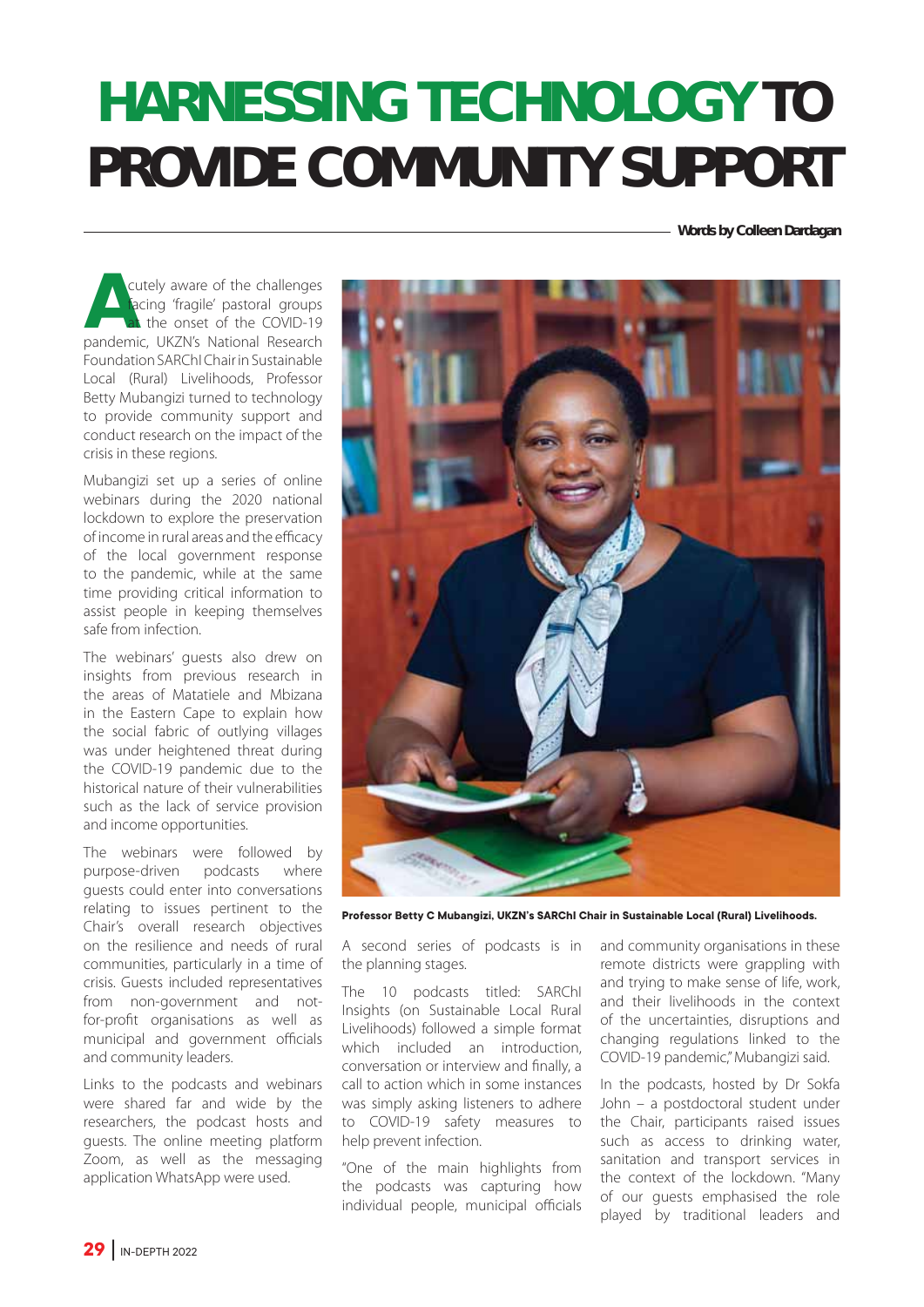the importance of engaging in discussions which – particularly during the lockdown – highlighted how multiple actors can play a significant role in supporting governance and livelihoods in rural areas.

Most agreed that while local governments have the mandate to provide services in far-flung regions, on their own, they are generally unable to drive economic activities. We discovered there is real merit in promoting a hybrid governance system that is able to include traditional leaders and democratically elected local government to further the provision of services in rural areas," she said.

Concerns raised over the cessation of public works programmes during national lockdown which offer muchneeded short-term employment for rural people, gave rise to an important discussion on income diversification. "The public works programmes are clearly crucial to the economic viability of resource-poor communities. It also became clear how important it is for people to rely on community programmes and projects to derive an income rather than the government's social grant system. To this end, longterm endeavours to promote soil conservation, catchment management and rangeland management within the framework of good governance were highlighted for improved income earning opportunities in livestock-dependent communities," commented Mubangizi.

While the initial podcasts highlighted the important work the speakers and guests were involved in and the critical impact of that work in the aforementioned communities, this contrasted sharply with the sense of powerlessness created by the COVID-19 pandemic as well as the tension between personal motivation and social aspiration on the one hand, and the frustration of not being able to continue with or sustain existing development projects on the other.

"This was exacerbated by fears of what would become of all these projects in which so much energy and resources were invested over time," she said.

Interestingly, according to Mubangizi, the later podcast episodes demonstrated less anxiety and

increasing acceptance and mastery of how to navigate what is termed the 'new normal'. Perhaps most importantly, guests explained how they drew clear lessons and insight on how to respond to future disasters or emergencies.

### **The public works programmes are clearly crucial to the economic viability of resource-poor communities."**

"We were impressed by the willingness of the guests to share their stories and to reflect on their ongoing activities and future ideals," said Mubangizi.

#### **About the Chair in Sustainable Local (Rural) Livelihoods**

While the poor and the socially excluded in Western societies are likely to be found in towns and cities, in South Africa - and indeed in most African countries - they are more likely to be found in rural and far-flung areas of the country and are also most likely to be women. Processes that respond to poverty and social exclusion thus have to take cognisant of not only the spatial aspects, but the gender dimension of poverty and exclusion as well.

Although NGOs and the private sector play a role in addressing the phenomenon of poverty and social exclusion, the role of the state is quintessential in bringing about meaningful change in that respect. This is particularly pertinent to the South African context where the many years of colonial and apartheid policies advanced rural subjugation with women bearing the brunt of these policies.

Against this backdrop, it is critical to question the extent to which the nature, as well as the structure of the public sector's service delivery system, is cognisance of the rural-urban divide. More particularly, it is also important to question the extent to which the public sector is accessible to the rural based and the socially excluded populace.

Answering these questions is essential to designing long-term interventions for addressing social inclusion and rural poverty. The Chair in Sustainable Local (Rural) Livelihoods is posited in the theory and practice of public administration and focuses on the public service delivery system as critical to reducing social exclusion and poverty among the rural, mainly women populace. It examines the forward and backward linkages between the state and agencies and/or individuals responsible for implementing public services and antipoverty programmes in rural areas.

Theoretically, the work of the Chair draws on three distinct (though interrelated) theories: organisational theory, intergovernmental relations (IGR) theory as well as institutional theory.

The Chair is geared towards unpacking how policy is understood, interpreted and delivered by public officials (and partners) in the context of rural poverty reduction and women empowerment. More specifically, it will examine the policy processes with a view to establishing those criteria that facilitate optimal implementation of policy in a manner that is gender-sensitive, ruralfriendly and pro-poor.

In doing so, the work of the Chair will support the capacity of researchers and public administrators to formulate and support effective public administration processes in responding to poverty and social exclusion within the framework of sustainable livelihoods.  $\square$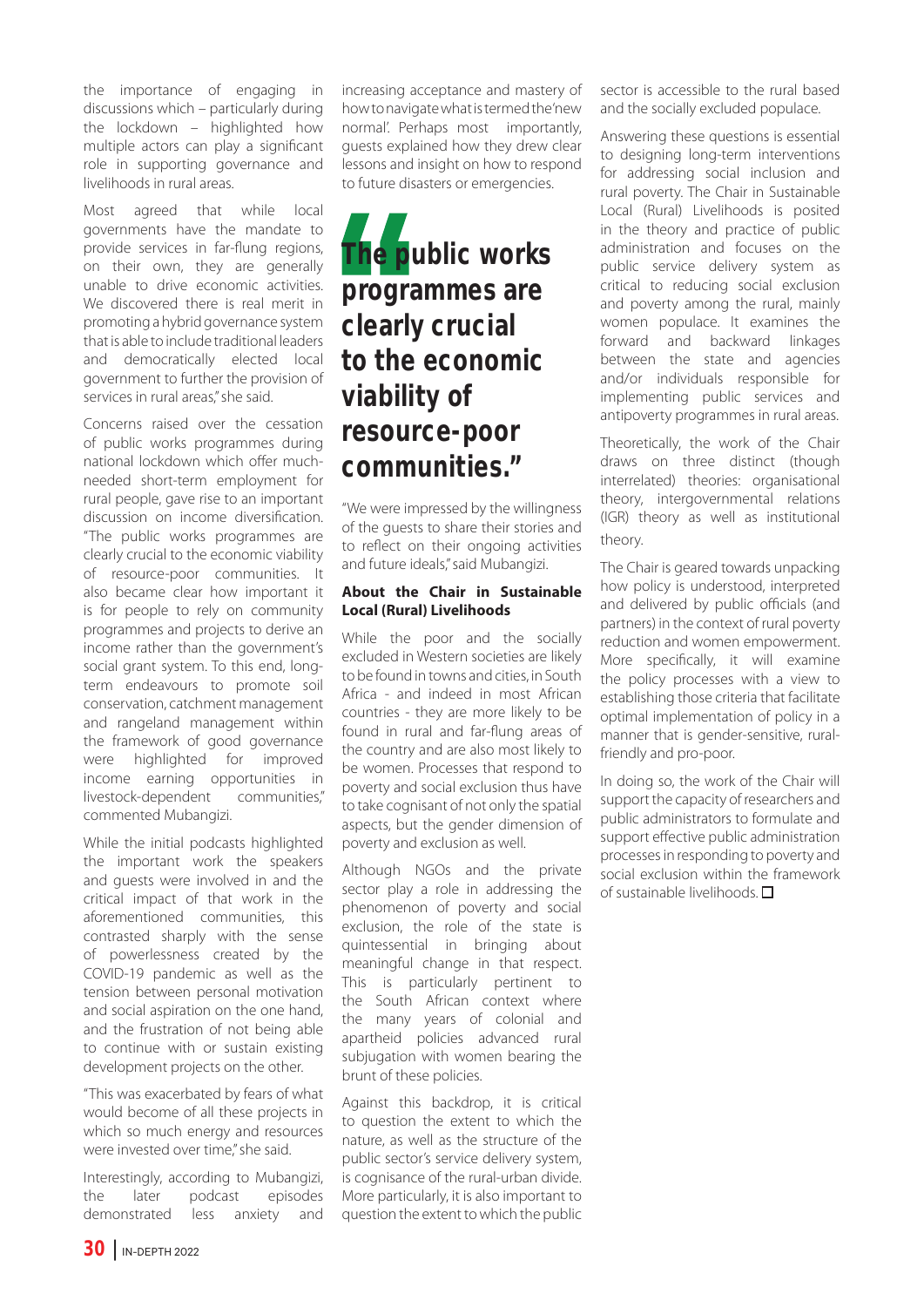## **UKZN NEWS**

### **HIGHLIGHTS**



#### **LAUNCH OF PROFESSOR NCOZA DLOVA MEDICAL STUDENT FUND**

Dean and Head of UKZN's School of Clinical Medicine, Professor Ncoza Dlova launched a fund to support Medical students with historical debt. The fund will ensure that education is a reality for those who are struggling financially with the investment in future medical doctors injecting much needed human resources in an already overburdened healthcare system.

**Professor Ncoza Dlova.**





**Filed images of the UKZN Graduation** 

#### **THE PAGENTRY IS BACK -UKZN RETURNS TO IN-PERSON GRADUATION CEREMONIES**

Known for their glamour mixed with pomp, pageantry and memorable celebrations, UKZN's iconic in-person graduation ceremonies made a comeback during May. This news was welcomed by the thousands of 2022 graduands who got a chance to walk across the graduation stage and were celebrated in true UKZN style. It was the first time since the outbreak of COVID-19 that UKZN hosted in-person graduation ceremonies that were replaced by virtual ceremonies in 2020 and 2021 due to COVID-19 restrictions at the time.



**Dr Kiara Worth (right) with UN Secretary-Generl António Guterres.**

#### **UKZN ALUMNUS OFFICIAL PHOTOGRAPHER FOR UN SECRETARY-GENERAL AT COP26 CLIMATE CONFERENCE**

UKZN alumnus, Dr Kiara Worth had a grandstand view of deliberations at the 2021 United Nations Climate Change Conference (COP26) in Glasgow, Scotland, where as an official photographer, her services were provided to world leaders and activists, including former US President Barack Obama and Hollywood actor Leonardo DiCaprio. Worth, who was the photographer for the United Nations Framework Convention on Climate Change (UNFCCC) and was assigned to UN Secretary-General António Guterres at the conference, completed a Bachelor of Social Science and Master's in Agriculture at UKZN and a PhD in Political Science at the University of the Western Cape.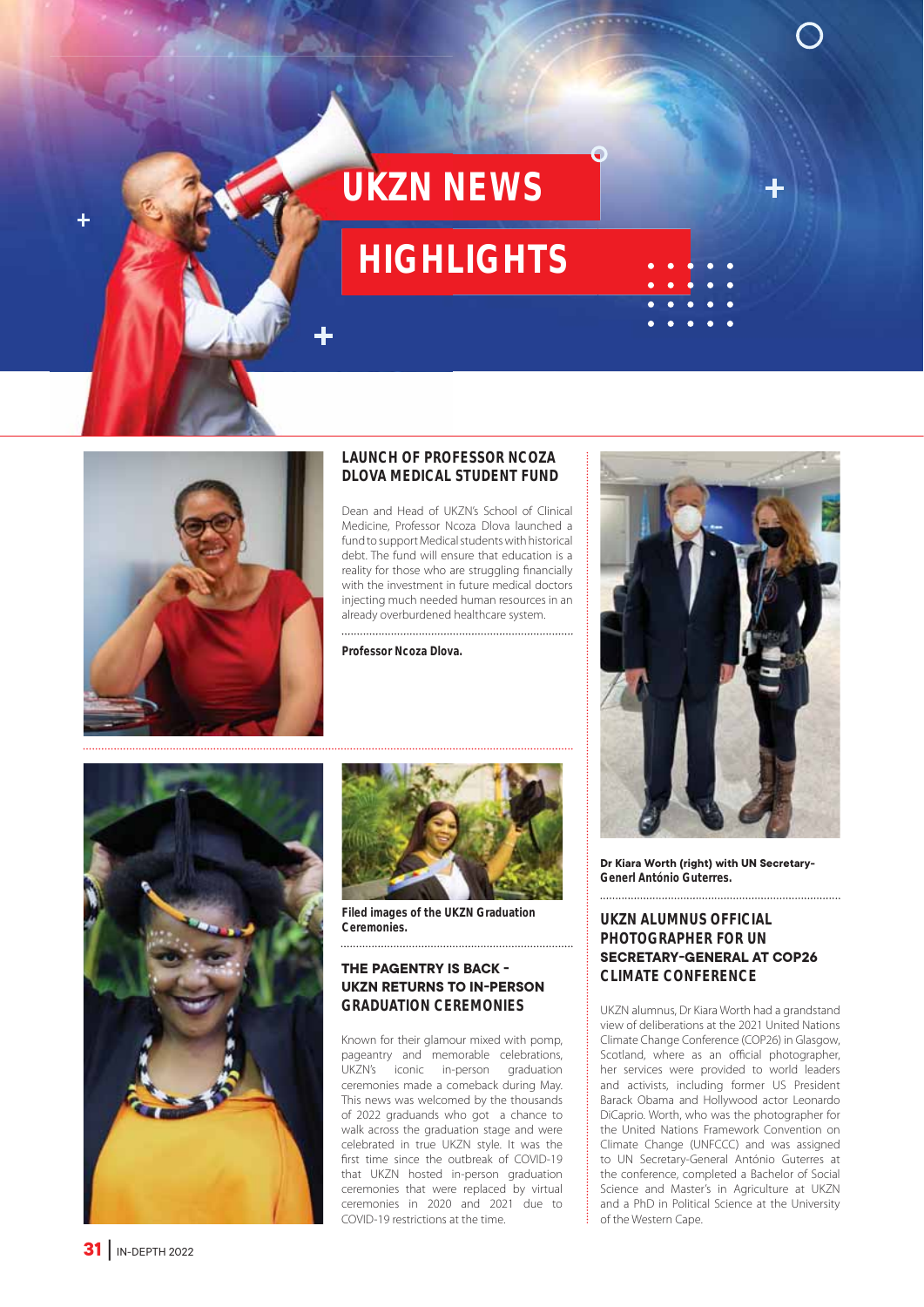

#### **SA STRUGGLING TO MEET EXPECTATIONS OF DEMOCRACY -DEPUTY PUBLIC PROTECTOR**

South Africa is still struggling to meet the expectations of democracy 28 years after the end of apartheid, according to the Deputy Public Protector of South Africa and UKZN alumnus, Advocate Kholeka Gcaleka. Speaking at UKZN's annual lecture to commemorate Human Rights Month, Gcaleka said the Constitution had promised a better life for all and an end to injustices. However, the country was bedeviled by a variety of unethical behaviour including maladministration, indifference and corruption which had caused a loss of trust in public institutions which are meant to support the people and the country. She referred to a recent report by the World Bank which said South Africa was still the most unequal country in the world.



**Professor Julia Sibiya featured on PBS International's Plant Breeding Stories podcast.**

#### **PLANT BREEDING PROFESSOR PROMOTES HER DISCIPLINE ON INTERNATIONAL PODCAST**

Associate Professor of Plant Breeding at UKZN Professor Julia Sibiya featured in an episode of PBS International's Plant Breeding Stories podcast where she spoke about her career in the field of plant breeding, her research on the improvement of cereal crops, and the importance of encouraging young people to consider careers in agriculture. Sibiya is the Academic Leader for the Production Sciences cluster in UKZN's School of Agricultural, Earth and Environmental Sciences and Vice-President of the African Plant Breeders Association (APBA).



From left: HPP Director, Professor Thumbi Ndung'u and Prince Mshiyeni Hospital CEO, Dr MG Khawula with Department of Health and HPP officials at the launch of the new HIV research clinic.

#### **UKZN HIV PATHOGENESIS PROGRAMME LAUNCHES NEW HIV RESEARCH CLINIC**

The UKZN HIV Pathogenesis Programme (HPP) under the leadership of Professor Thumbi Ndung'u launched a new HIV research clinic at Prince Mshiyeni Memorial Hospital on 18 February. The clinic will be used to run clinical trials like the Acute Infection Study, Elite Controller Study, and Lymph Node Study, etc. Study volunteers will be counselled and consent to provide samples to advance biomedical research at UKZN. Postgraduate students, postdoctoral fellows and researchers in the College of Health Sciences will utilise the samples to conduct research. The clinic will also offer counselling and health education, as well as free HIV tests to patients visiting the hospital including the study volunteers.



**Dr Fareed Abdullah received the French**  *Ordre National du Mérite.*

#### **UKZN MEDICAL ALUMNUS AWARDED FRENCH NATIONAL ORDER OF MERIT**

A graduate of UKZN's Nelson R Mandela School of Medicine (Class of 1987), Dr Fareed Abdullah, received the French Ordre National du Mérite (National Order of Merit) for his work as a clinical researcher and public health scientist in the fight against HIV and TB. The National Order of Merit, launched in 1963, is awarded by the President of France. Abdullah currently serves as Director: Office of AIDS and TB Research at the South African Medical Research Council while holding a part-time appointment as an HIV clinician in the Division of Infectious Diseases at the Steve Biko Academic Hospital in Pretoria.



#### **UKZN RANKS AMONGST THE TOP THREE UNIVERSITIES IN SOUTH AFRICA**

Earlier this year, UKZN rated number three in South Africa in a new ranking by University Ranking by Academic Performance (URAP) at the Middle East Technical University's Informatics Institute in Turkey. The rankings show the University's national and global position. At the global level, UKZN is placed at 358. The URAP ranking system focuses on academic quality. A total of 3 000 Higher Education Institutions as well as 61 different specialised subject areas were assessed globally. The rankings were released on 15 December 2021.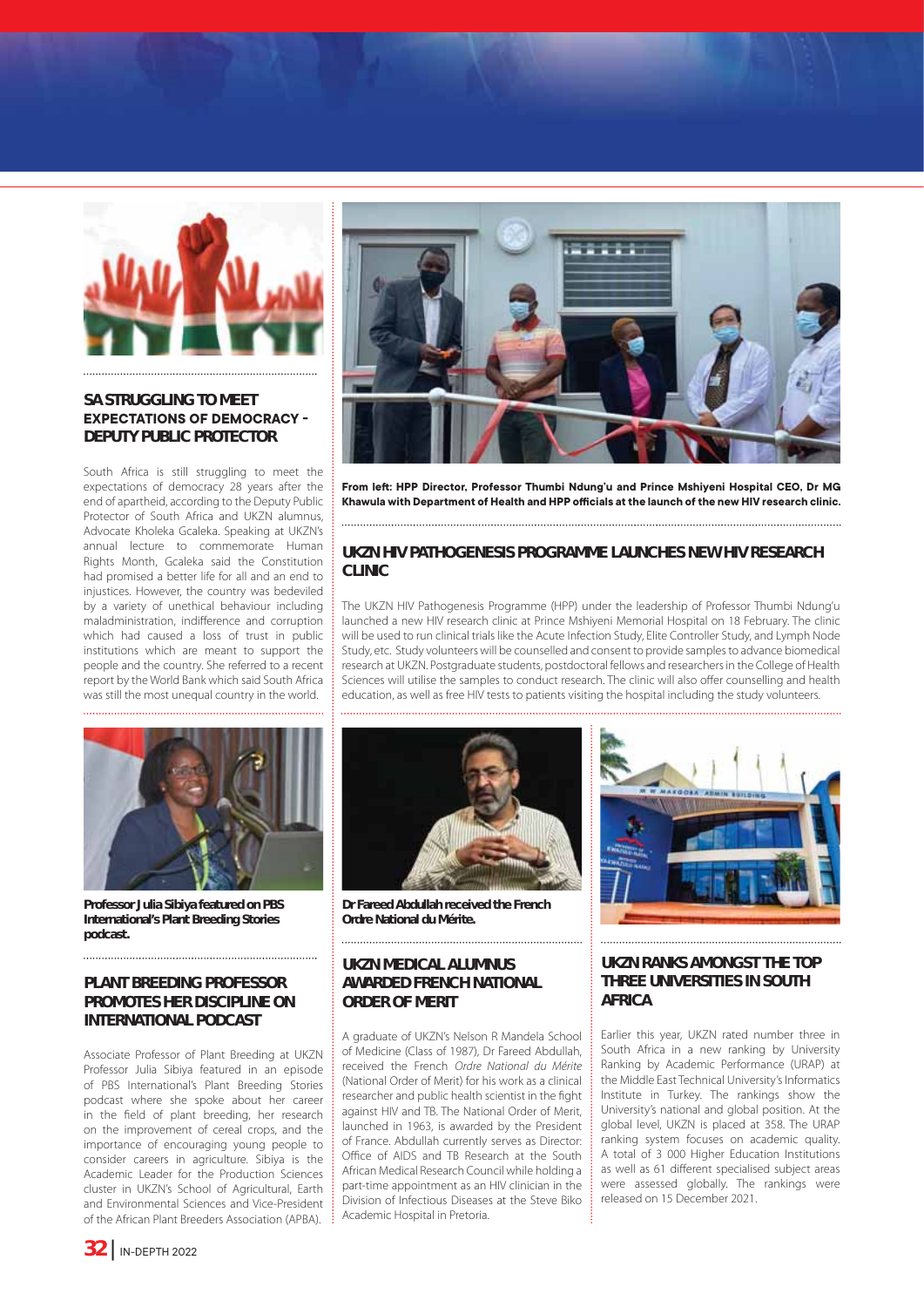

**Professor Cristina Trois, South African Research Chair (SARChI) in Waste and Climate Change.**

#### **UKZN HONOURS TOP FEMALE ACADEMICS IN ENGINEERING AND GEOGRAPHY**

Professor Cristina Trois, South African Research Chair (SARChI) in Waste and Climate Change and Dr Jemma Finch of the Discipline of Geography earned recognition from UKZN in the form of a Fellowship of the University and the Vice-Chancellor's Research Award, respectively. Fellowship is awarded to Professors or Senior Professors in recognition of distinguished academic achievement and the production of high-quality scholarly work that demonstrates originality and creativity.



**Dr Jemma Finch of the Discipline of Geography.**



**Dean and Head of the School of Education, Professor Thabo Msibi.**



**Dean and Head of the School of Religion, Philosophy and Classics, Professor David Spurrett.**

#### **HUMANITIES ACADEMICS RECOGNISED FOR OUTSTANDING PERFORMANCE**

Two academics in UKZN's College of Humanities have been recognised for their outstanding performance. Dean and Head of the School of Education Professor Thabo Msibi was awarded the prestigious UKZN Vice-Chancellor's Research Award, while Dean and Head of the School of Religion, Philosophy and Classics (SRPC) Professor David Spurrett received a UKZN Fellowship. Said Msibi, "I'm both humbled and honoured to be recognised by the University in this special manner. This VC's Research Award is an affirmation of my work over the years." Msibi is the youngest Dean in South Africa and the first Black South African scholar in Education to be awarded a prestigious P-Rating by the National Research Foundation (NRF).